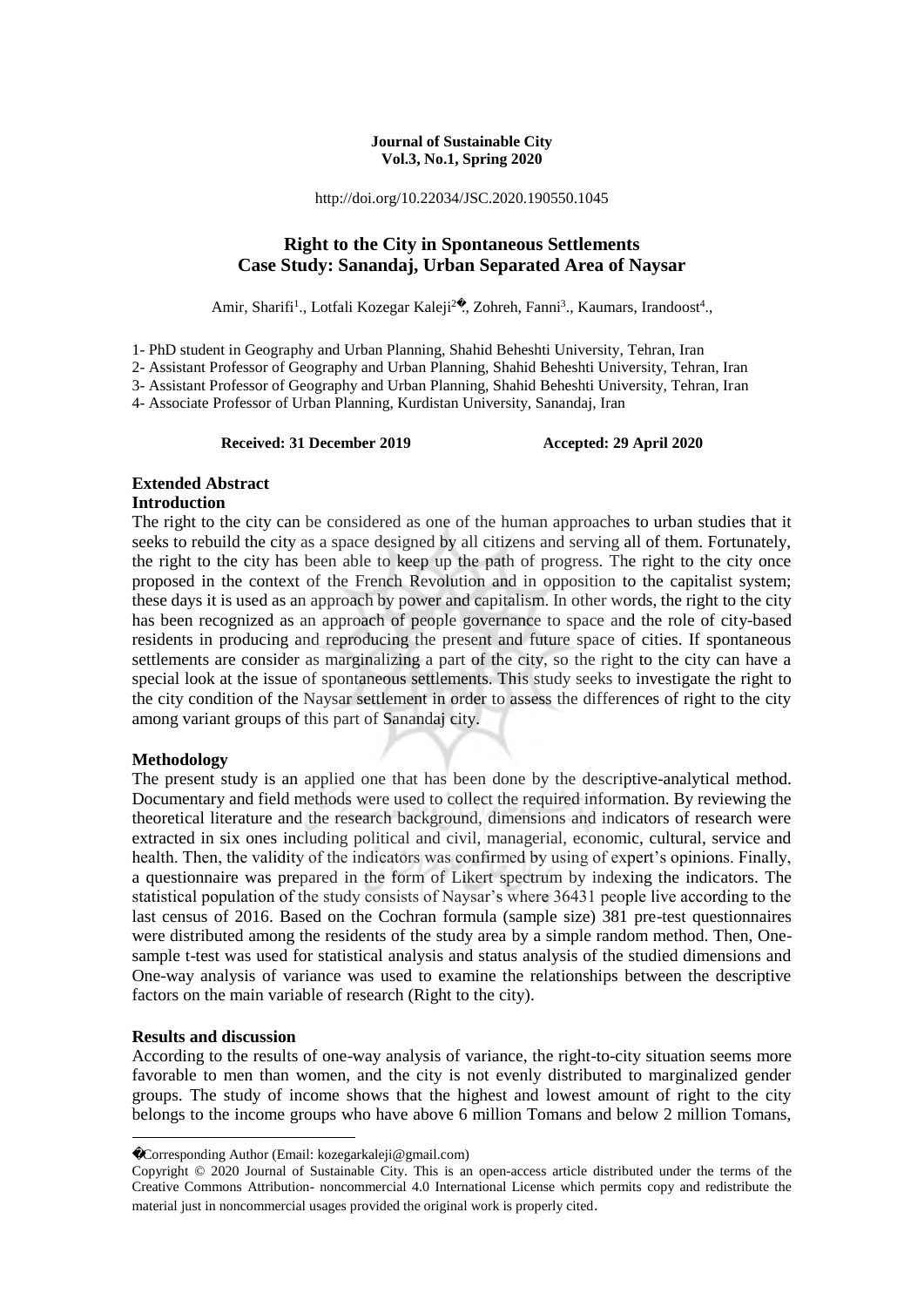respectively. In the survey of right to the city status among the occupational groups, those who employed in the formal sector have a higher average of right to the city. Also, the least amount of right to the city belongs to groups who are searching for a job. In addition, the least amount of right to the city among the age groups belong to above 60 and under 25 and two age groups of 25 to 40 and 40 to 60 years have the highest rate of it. It is worth noting that the guidance school and the academic groups have the highest and lowest amount of right to the city, respectively.

#### **Conclusions**

The urban management system may not provide a wide range of different rights to the residents of Naysar, However, it gives the rents or ransoms to its residents that without any doubt include people with better financial status in the area. For example, the wealthy individuals of Naysar have built several illegal and unoccupied housing units; they have been transformed agricultural land uses into housing land illegally; also, they have divided their lands without permission; they are using electricity and water concessions illegally and freely for residential and even nonresidential units and in addition, they pay minimal tolls and taxes for various properties. As a result, Naysar only shows lower percentages of right to the city indicators for people who want to live as a citizen. Otherwise, it is a good environment for a group of people with informal citizenship and they receive different unlawful privileges from urban management in various ways.

**Keywords**: Right to the City, Citizenship, Spontaneous Settlements, Nysar Spontaneous Area.

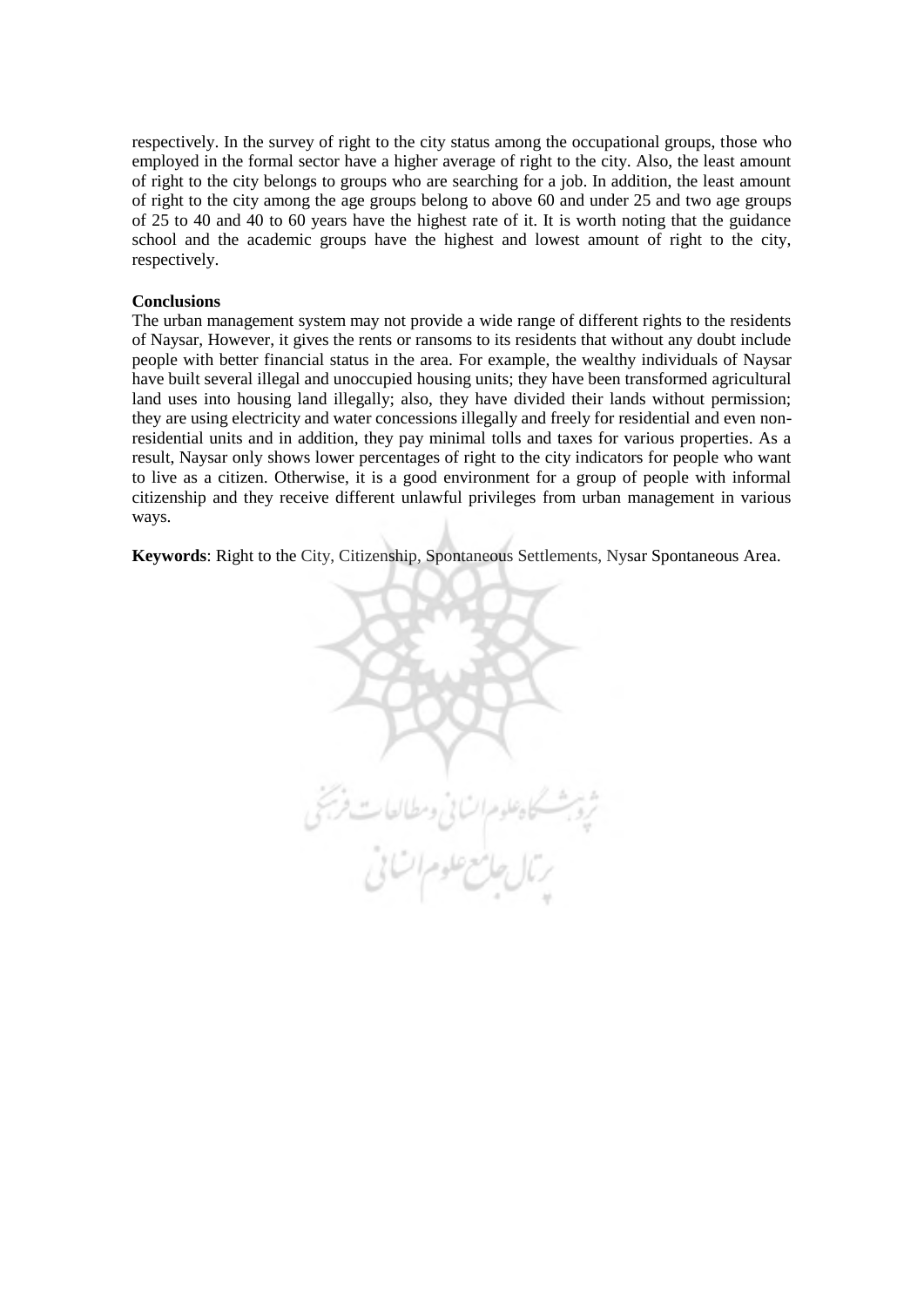**فصلنامه شهر پایدار، دورۀ ،3 شمارۀ ،1 بهار 1399 صص. 55-69** http://doi.org/10.22034/JSC.2020.190550.1045

# **حق به شهر در سکونتگاههای خودانگیخته مطالعه موردی: شهر سنندج، ناحیه منفصل شهری نایسر**

**امیر شریفی –** دانشجوی دکتری جغرافیا و برنامهریزی شهری، دانشگاه شهید بهشتی، تهران، ایران **-** استادیار جغرافیا و برنامهریزی شهری، دانشگاه شهید بهشتی، تهران، ایران <sup>1</sup> **لطفعلی کوزهگر کالجی زهره فنی –** دانشیار جغرافیا و برنامهریزی شهری، دانشگاه شهید بهشتی، تهران، ایران **کیومرث ایراندوست –** دانشیار شهرسازی، دانشگاه کردستان، سنندج، ایران

**دریافت مقاله: 1398/10/10 پذیرش مقاله: 1399/02/10**

## **چکیده**

تا به امروز حق به شهر توانسته است مسیر ترقی قابل|عتنـایی را سـپری نمایـد و بـه مرحلـه رسـمیت بخشـی و تأثیرگذاری در بسیاری از دستور کارها و قوانین و مقررات شهری برسد. یکی از مفاهیم مورد تأکید حق بـه شـهر موضوع به حاشیه رفتن بخشی از شهر بنا به دالیل جنسی، سنی، اعتقـادی، نـژادی، سیاسـی و اقتصـادی اسـت. درنتیجه حق به شهر میتواند نگاهی ویژه به موضوع سکونتگاههای خودانگیخته داشته باشد. این پژوهش در پـی بررسی وضعیت حق به شهر در سکونتگاه نایسر است تا از این طریق تفاوتهای حق به شهر در میان گروههـای مختلف را موردسنجش قرار دهد. بر این اساس با نگاهی کاربردی به گفتمان حق به شهر بهعنوان یک چهارچوب مدون برای اعتلای حق های گوناگون شهروندان در شهر با روش کتابخانهای اقدام به مطالعه اسناد مرتبط با حق به شهر نموده و ابعاد و شاخصهای اساسی این گفتمان را استخراج و با روش میدانی به بررسی وضعیت حق بـه شهر پرداخته است. در این تحقیق از روش تحقیق کمی با محوریت استخراج داده از طریق پرسشنامه استفادهشده است. نتایج تحقیق بیانگر این است که ابعاد حق به شهر در هر شش بعد موردمطالعه وضـعیت ضـعیفی را نشـان میدهد. بااین وجود دو بعد سلامت و فرهنگی وضعیت مطلوبی را به خود اختصاص دادهاند. همچنین در خصـوص تأثیر متغیرهای توصیفی پژوهش بر وضعیت حق به شهر میتوان عنوان نمود که ازنظر جنسی حـق بـه شـهر در میان مردان، ازنظر درآمدی گروههای با درآمدهای باالتر، ازنظر شغلی گروههای شاغل در بخـش رسـمی، ازنظـر سنی دو گروه سنی 25 الی 40 و 40 الی 60 سـال و ازنظـر سـواد نیـز افـراد بـا سـطح سـواد پـایینتر بیشـترین میانگینهای حق به شهر را در میان جامعه آماری پژوهش نشان میدهند.

**واژگان کلیدی:** حق به شهر، شهروندی، سکونتگاههای خودانگیخته، ناحیه خودانگیخته نایسر.

1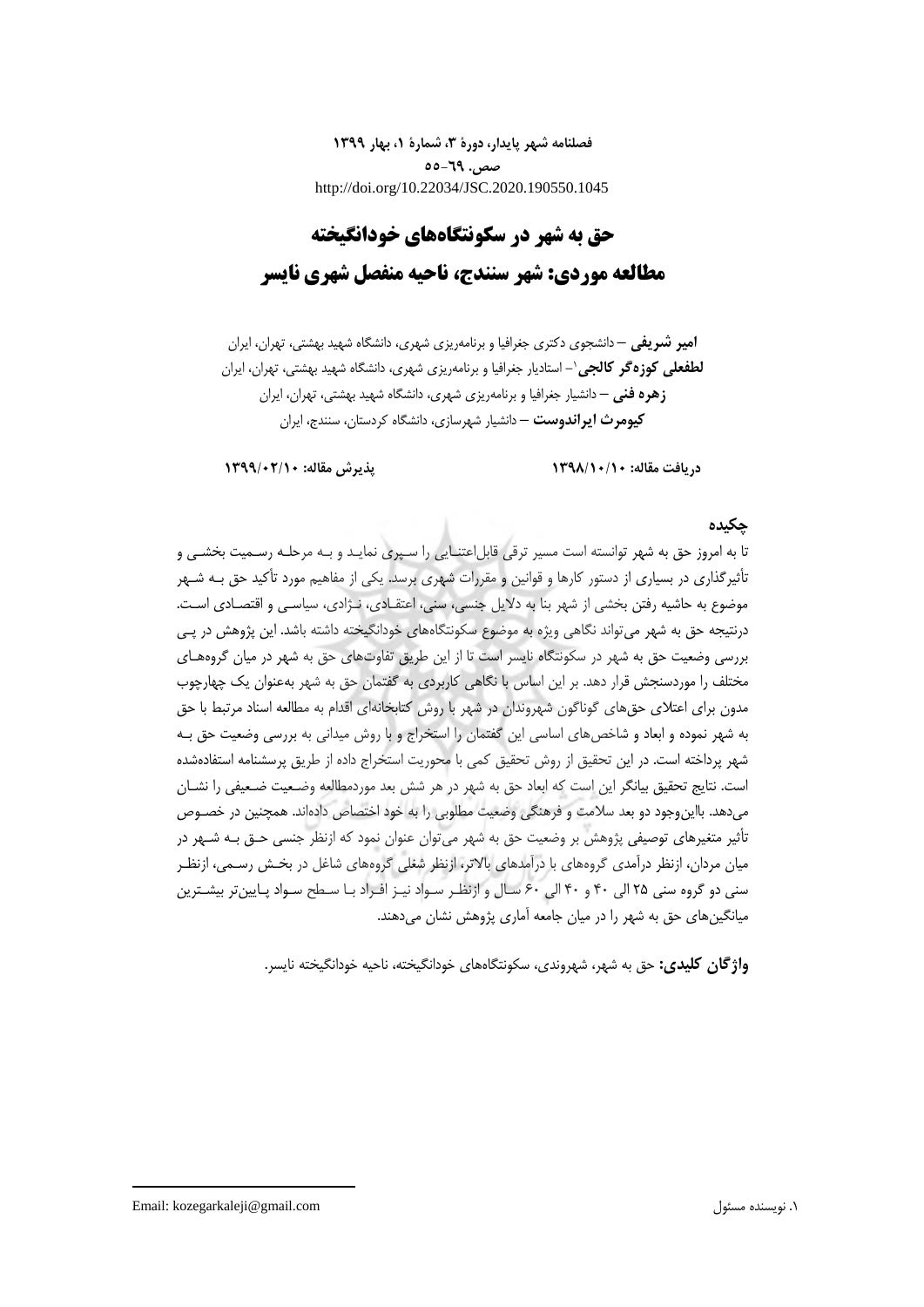**مقدمه**

نوشتههای لوفور در رابطه با حق به شهر ساختارهای اجتماعی و سیاسی شهری قرن بیستم را با ارائـه گونـهای جدیـد از شهروندی در سطح شهر و متفاوت از شهروندی رسمی متأثر دولت ملت به چـالش میکشـد تـا ناهمگونیهـا، فضـاهایی مشترك و اخالقیات اجتماعی را با خود مطرح نماید. این شهروندی از طریق مشارکت عمـومی و روشهـای دمکراتیـک قابل حصول اسـت ),2008:32Harvey). در چهـار دهـه گذشـته مفهـوم حـق بـه شـهر از طریـق تـالش فعـاالن و دانشگاهیان، رشد آگاهی اجتماعی و زیستمحیطی در دهههای 1960-1990 و نوآوریهای اخیر در روشهای اجتمـاعی توسعه پیدا نمود. این مفهوم در سطوح مختلف از سطوح فردی، خانواری و همسایگی گرفته تا سطح شهر و فـرا شـهری مورد تشریح و آزمودن قرارگرفته است. حق به شهر در حال حاضر مفاهیم و معانی اجرایی گسـتردهای را شـامل میشـود ازجمله حق به فضای سیاسی، حق به فضای عمومی، حق به فضای مسکونی، حق بـه خودمختـاری شـهری و حـق بـه ایستادگی در برابر دولت سلطه خواه و خشونت دستگاه انتظامی. این مفهوم ممکن است با معانی و تفاسیر مختلف همـراه گردد. اساساً حق به شهر فریادی است برای عدالت اجتماعی، جستجویی قدرتمند برای حقوق مختلف گروههای اجتماعی در شهر است و یک آنتیتز گسترده از اجرای گسترده دستورالعمل نئولیبرالیسم میباشد. مهمتر از همه، فـارغ از آگـاهی و الهام بخشی به تالشهای روزانه برای حقوق شهری خاص، حق به شهر میتواند به یک مفهوم قدرتمند و فراگیـر بـرای در برگرفتن آزادی مـردم تبـدیل شـود تـا شـهرهایمان و درنهایـت خودمـان را مـورد سـاخت و بـاز سـاخت قـرار دهـد ),2008:23Harvey). حق به شهر بهوضوح الزم است بهعنوان یک مفهوم چند مقیاسی و چندالیهای درك شـود کـه فرصت بسیار زیادی برای دنبال گرفتن و ایجاد آینده شهری روشن را با خود به همراه دارد.

حق به شهر بهعنوان یکی از تأثیرگذارترین نظریههای شهری، مباحث گرم و مطالعات پیوستهای را موجـب شـد و بـدین ترتیب موجب طرح سؤاالت مهمی )در رابطه بااینکه این حق در رابطه با چه کسی است؟ این حق چه مـاهیتی دارد؟ و در چه شهری این حق برپا میگردد؟) شد (Marcuse,2009:185). پاسخ دادن به این سـؤالات بـرای درک کامـل ایـن کوشش پربار از مفهوم حق به شهر هم بهعنوان یک تئوری انتقادی شهری و هـم بـهعنوان یـک شـعار کـاری در رویـه اجتماعی دارای اهمیت است. همچنین این پرسشها خط سیر تکامل مفهوم حق به شـهر را مـورد کنکـاش قـرار داده و فرصتهای آتی برای توسعه و کاربرد این ایده را شکل میبخشد.

حق به شهر هانری لوفور تضاد دیالکتیک بین فروپاشی مراکز تاریخی و گستردگی بیشازحد شهر فراتر از مرزهای کنونی سرمایهداری صنعتی را تحلیل می کند. زمینه ورود لوفور به این مباحث به تقریباً ۵۰ سـال پـیش بـازمیگردد کـه توسـعه برنامهریزی تکنوکراتیک ملی و پروژه اعیان سازی مرکز تاریخی شهر پاریس آغاز گردیـد. شـهر بـهعنوان یـک فضـا در سیطره نیروی کار بود و از اینکه یک اثر هنری و یا نشاطآور باشد فاصله گرفته بود. سرمایهداری جدیـد شـهری، هسـته تاریخی را که زمانی مرکز تصمیمگیری بر اساس ذهنیت دمکراسی غربی بود را به یک مرکز مصرفگرایی تبدیل کرد. در حال حاضر حق به شهر از مسیر ابتدایی و تئوریک خود به سمت یک کاربست اجرایی و ابـزاری بـرای تـأمین حقـوق سیاسی، اقتصادی، اجتماعی، فرهنگی، مذهبی و نژادی درحرکت است. حق به شهر که روزگاری در بافت انقالبـی گـری فرانسه و در تقابل با نظام سرمایهداری مطرح گردید این روزها بهعنوان رویکردی از سوی دستگاه قدرت و سـرمایهداری به کار گرفته میشود. به سخن روشنتر حق به شهر بهعنوان یک رویکرد حکمروایی مردم بـر فضـا و عاملیـت سـاکنان مستقر در شهر در تولید و بازتولید فضای حال و آینده شهرها با تغییراتی بنیادین بـهعنوان ایـده آلـی قابلارائـه از سـوی دولتهای پیشرفته قرارگرفته است. اگرچه حق به شهر در کشورهای درحالتوسعه با کشورهای توسعه دارای تفاوتهـای ماهوی هستند بااینوجود ازنظر چشماندازهای مدنظر برای نیل به آن در تشابه هستند. برای نمونه همه شهرهای جهـان در پی ترویج حقوق شهری، حقوق سیاسی، حقوق اقتصادی و ... برای ساکنان خود هستند و تفاوتی که در بین کشورهای توسعهیافته و درحالتوسعه میتوان عنوان نمود، این امر است که در کشـورهای درحالتوسـعه حـق بـه شـهر بهصـورت مطالبهای از سطوح پایین مطرح است. فریندلی )2013( در مقاله حـق بـه شـهر: تئـوری و عمـل در برزیـل بـه بررسـی چالشهای اجرای این سیاست نوآورانه در دولت ریودوژانیرو پرداخته است. کیوتس و موزر )2015( در مقالهای بـا عنـوان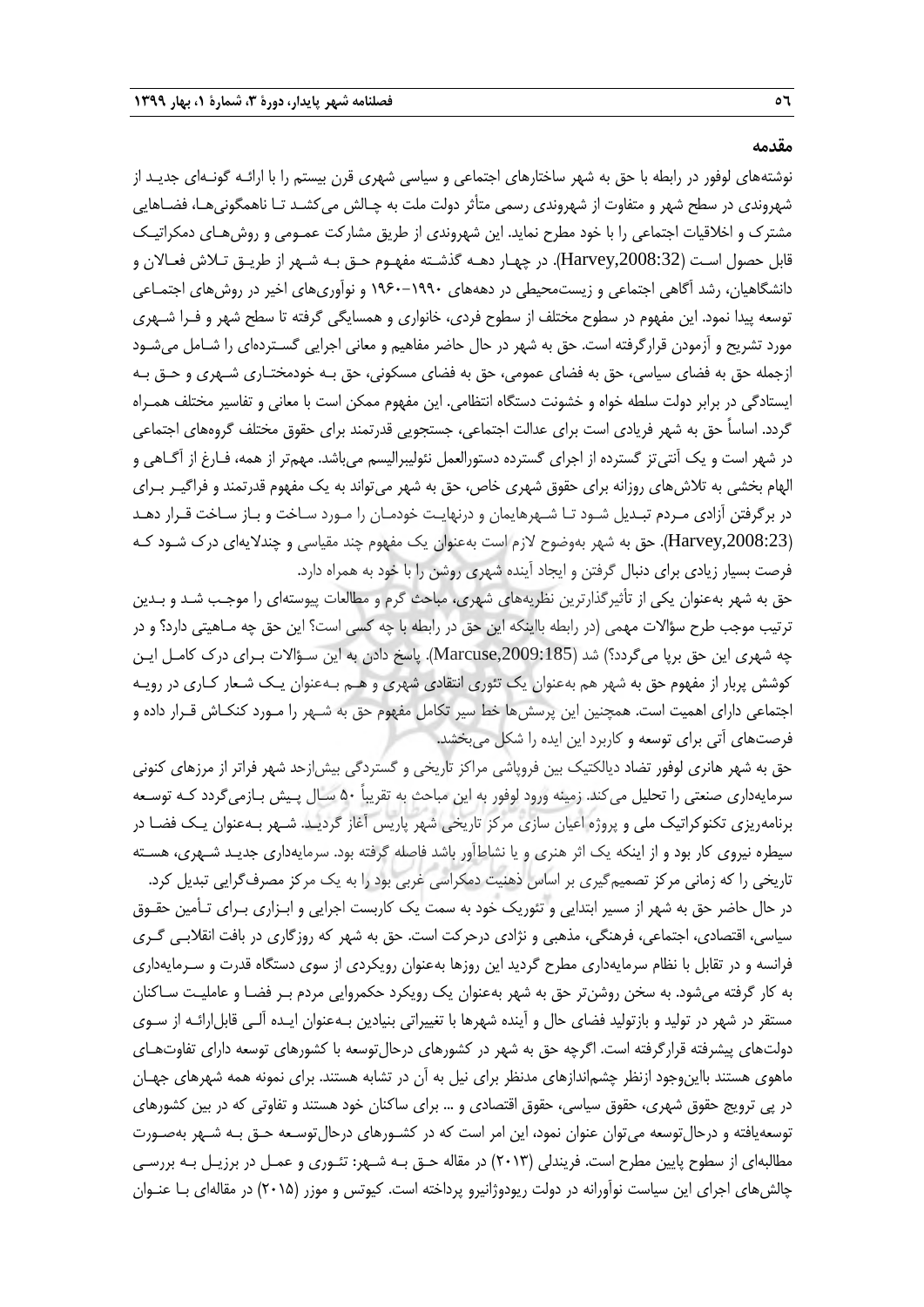"استراتژیهای همکاری دولت-اجتماع در راستای توانمند نمودن حق به شهر در آرژانتـین" حـق بـه شـهر را اسـتراتژی مناسبی برای تولید مسکن ضد لیبرالی میداند. کیومولو )2013( نیز در مطالعهای با عنوان "مطالبه مجدد حـق بـه شـهر: بازتابهای قیام شهری در ترکیه" به موضوع بازتابهای حق به شهر در استانبول پرداخته است و جنبش پارك گردش را بازتابی مبتنی بر اندیشههای حق به شهر لوفور میداند. پالنـل و بریـدینیو )2017( در مقالـهای بـا عنـوان "بـاز سـاخت سیاستها در یک شهر جدید اتیوپی: خوانش تجربی از حق به شهر در آپارتمانهـای مشـترك آدیسآبابـا" ظرفیتهـای شهروندان برای تولید یک نظم اجتماعی جدید (و یک نظم سیاسی بالقوه جدید) یا بالعکس بازتولید نظم اجتماعی سیاسی قدیمی پرداخته است. آشوری و همکاران )1397( در پژوهشی با عنوان تحلیل فراینـد تولیـد فضـای غیررسـمی در شـهر سنندج در نشریه جغرافیا و توسعه فضای شهری به موضوع تولید فضای در سکونتگاههای غیررسـمی پرداختـه اسـت. در این پژوهش با تمرکز بر روش تحلیلی انتقادی و با توجه به نظریه تولید فضای هانری لوفور مبتنی بر سـه وجـه فضـایی فضا شامل بازنمایی فضا، عمل فضایی و فضای زیسته، نظام تولید و بازتولید فضا در زیست غیررسـمی شـهری بـهعنوان مکمل فضای رسمی بررسیشده است. ایراندوسـت و دوسـتوندی )1394( بـه موضـوع حـق بـه شـهر و سـکونتگاههای فقیرنشین با تأکید بر سکونتگاههای خودانگیخته شهری در ایران پرداختهاند. این بررسی به این مهم نائل شده است که در ایــران بهموجب مشــکالت اقتصــادی و تشــدید فقر شــهری در کنـــار مهاجـــرت روسـتا-شـــهری، نگـرش کالایــی و سرمایهای بــه زمیــن و مســکن، کاستیهای نظــام برنامهریزی و غیــره اقشـار کمدرآمـد بـــه حاشـیه شــهرها رانـــده شـــدند و شـکلگیری سـکونتگاههای خودانگیختـــه شـــهری بیشازپـیش افزایشیافتـه اســـت. ایراندوست و همکاران )1398( در پژوهش دیگری موضوع ساخت مکان و حق به شـهر سـکونتگاههای فقیـر شـهری را موردبررسی قرار میدهد. در این پژوهش نویسندگان درصدد ارائه تحلیلی رادیکالی از ساخت مکان بهوسیله فقرای شهری با بهرهگیری از دیدگاه حق به شهر لوفور هستند. نویسندگان این پژوهش به این نتیجه میرسـند کـه در سـنندج فقـرای شهری که خانههای رسمی ندارند، حق بـه شـهر را از طریـق ایجـاد سـکونتگاههای غیررسـمی مطالبـه میکننـد. ایـن سکونتگاهها 23 درصد از سطح شهر را در اختیار دارند درحالیکه 69 درصد جمعیت شهری در آنجا ساکن هستند. بر کسی پوشیده نیست که حق به شهر از ضروریات زندگی شهری به معنـای واقعـی آن اسـت. درنتیجـه اندیشـمندان و صاحبنظران در زمینه حق به شهر در تالش برای تهیه چهارچوبهای اجرایی نمودن ارکـان حـق بـه شـهر هسـتند تـا جنبش های اجتماعی و دولتهای دمکراتیک با بهرهگیری از آن زمینه استقرار حقوق مدنظر لوفور در محیطهـای شـهری را فراهم آورند. بااینوجود یکی از موضوعات مهم که قبل از تدوین چهارچوب برای اجرایی نمودن حق بـه شـهر مطـرح میگردد، موضوع وضعیت فعلی شهرها ازنظر شاخصهای حق به شهر میباشد. بدین معنی برای نائل شدن بـه وضـعیت ایده آل حق به شهر الزم است ابتدا وضعیت فعلی حق به شهر در شهرها تعیین گردد تـا بتـوان بـر اسـاس واقعیتهـای موجود گامهای اجرایی را در راستای تحقق حق به شهر برداشت. بر این اساس پژوهش حاضر با رویکرد کاربردی درصدد بررسی وضعیت شاخصهای حق به شهر در ناحیه منفصل نایسر در شهر سنندج دارد. این ناحیه که جمعیتی در حدود 34 هزار نفر را در خود جایداده است و یکی از مناطق خودانگیخته شـهری سـنندج تلقـی میگـردد. مشخصـه اصـلی ایـن محدوده به حاشیه رانده شدن ساکنان آن در ابعاد سیاسی، اجتماعی، اقتصادی، کالبدی و خدماتی میباشـد. لـذا محققـان درصدد بررسی محدودهای هستند که در تقسیمبندی قدرت، ثروت و منزلت اجتماعی در جایگاه پـایینی نسـبت بـه سـایر

**مبانی نظری**

در یکی از استانهای حاشیهای کشور موردبررسی قرار گیرد.

شهروندی مفهومی با گستردگی بسیار باالست و به ابعاد مختلفی مشتمل بر مشارکت سیاسی، توانایی برای مطالبـهحقوق و مزایای (حقوق مدنی، سیاسی و اقتصادی) خاص، هویت سیاسی، اجتماعی و فرهنگـی نیـاز دارد (11:8<sub>ija,2</sub>011:8). ایـن مفهوم از حقوق، سرنخ فلسفی مهی از عصر روشنگری است (Dupré,2008:22) که مباحث به وجود آمده از این ایـده

نواحی شهری قرار دارد تا بر این اساس میزان حداقلی حق به شهر در این محدوده بهعنوان یکی از مناطق حاشیهای واقع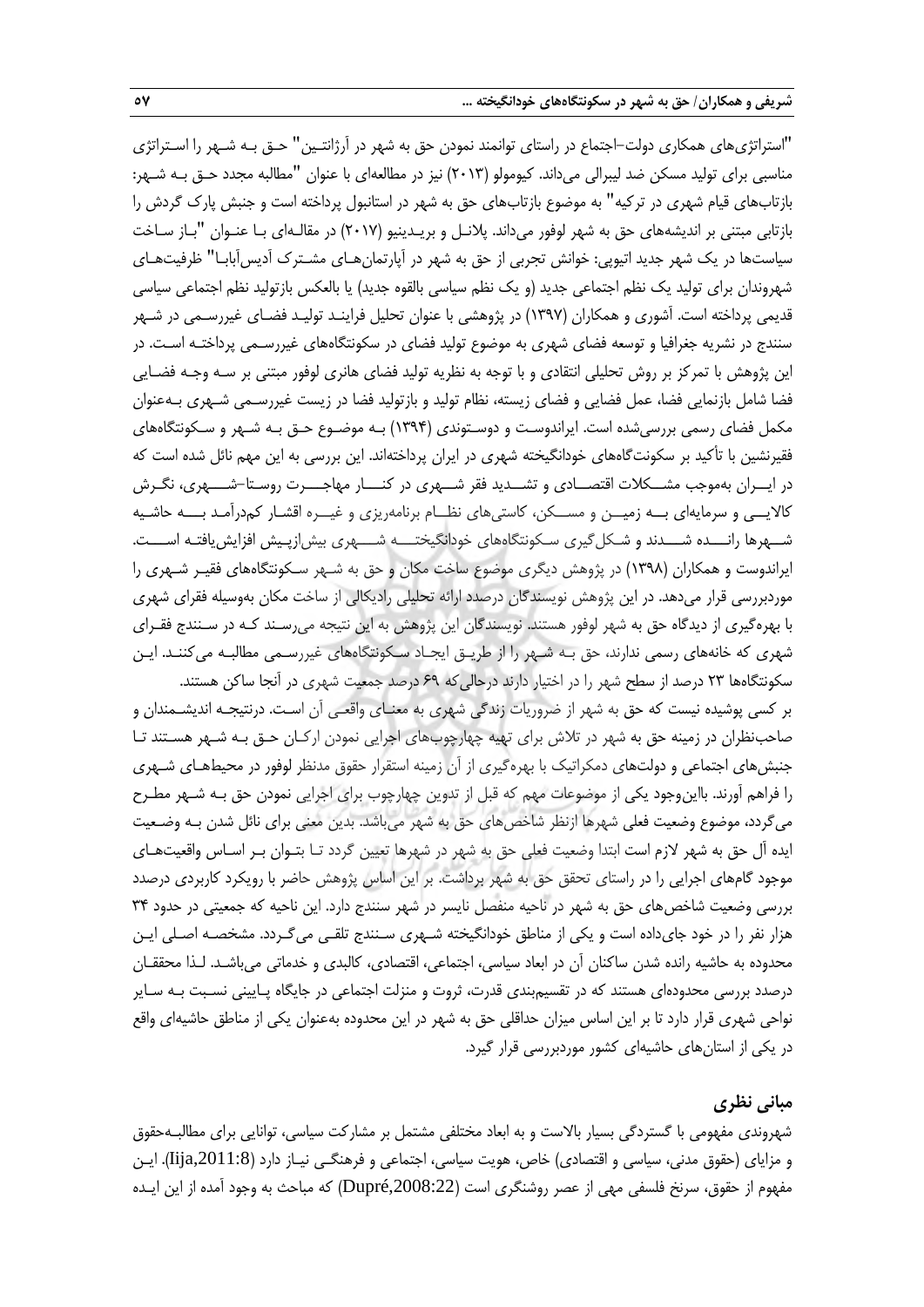(حقوق طبیعی) در اسناد اداری بسیاری از دمکراسی های جهان به کار گرفتهشده است و در نفـوذ سیاسـی معاصـر ادامـه پیداکرده است. بااینحال با گذر زمان، مفهوم حقوق که از قرارداد فیمابین دولـت و تبعـه اسـت کـه بـه طـرق مختلـف تغییریافته است ),2000:508White). یکی از مفاهیم انسانی در مطالعات شهری و برنامهریزی شهری معاصـر مفهـوم حق به شهر است ),2009:368Mayer). دیدگاههای مختلفی در رابطه بـا تعریـف ماهیـت حـق بـه شـهر وجـود دارد ),2014:142Purcell). برخی بهصورت انقالبی بهحق به شهر مینگرند که حق به شهر تنهـا از طریـق یـک انقـالب شهری از اعتراضات خیابانی ممکـن میگـردد (Moravánszky et al,2014:50; Harvey & Cities,2013:4). برخی دیگر نیز حق به شهر را ساختاری اصالحگرایانه برای گذار به انسانی شدن فضاهای شهری و ظهور نقش سـاکنان شهری در فضاهای میداننـد ),2007:2002Fernandes; ,2007:3Avritzer). برخیهـای دیگـر نیـز سـاختارها و پلتفرمهایی را برای نهادینه کردن برخی از ابعاد حق به شهر را در سـطوح قـوانین و مقـررات محلـی، ملـی و بینالمللـی تدوین می کنند (Brown & Kristiansen,2008:3). بااین وجود برای درک مفهوم اصلی حق به شهر لازم است بـه متون حق به شهر هانری لوفور در شرایط سال ۱۹۶۸ فرانسه مراجعه کرد.

هانری لوفور در سال 1968 حق به شهر را برای تأکید بر اهمیت جایگاه شهروندان در ساخت فضای شهری مطرح نمـود. ازنظر لوفور، شهر هم فضایی برای زندگی است و هم باید مکانی برای تصمیمگیری در خصوص چگونگی سـاختن شـهر برای زندگی باشد. هانری لوفور با استفاده از حق به شهر برخی از مفاهیم نظیر مشـارکت در مـدیریت و قـدرت شـهری، تسهیم در ثروت و منابع شهری و به رسمیت شناختن حقوق جنسیتها، سـنین، مـذاهب، مهـاجران و ... را تقویـت نمـود ),2003:102Purcell; ,1996:34Lebas & Kofman). درواقـع حـق بـه شـهر بسـان فریـاد و یـا مطالبـهای ),2003:174Millington; ,2003:11Mitchell; ,2012:189Marcuse )است که همه شهروندان در یک شهر ازنظر اقتصادی، اجتماعی و سیاسی حقوقی دارند که ازنظر هانری لوفور این حقوق بایستی از طریق تغییر در رواب قدرت و ثروت فراهم گردد ),2012:150Butler). همه مردمی که در شهر زندگی میکنند بایسـتی از حـق بـه مشـارکت در تولید فضا و حق به دسترسی به امکانات شهری برخوردار باشند. این به این معنی است که روابط قدرت و سرمایه به نفـع همه شهروندان تغییر یابد، فرایند تولید فضا متحول شود و مدیریت شهر از باال به پایین تا سـطح سـاکنان اجتمـاع آورده شود ),2002:101Purcell). درحالیکه برخی از محققان تمایز بین گونه جدید شهروندی مبتنی بـر اسـاس سـکونت و مفهوم متعارف شهروندی ملی را موردبررسی قرار دادهاند (Brown & Kristiansen,2008:16). بهویژه محققانی که شهروندیهای موقت و یا شهروندیهای چندگانه (مبتنی بر محل کار و سکونت) را پیشنهاد میدهند که میتوان با آمدن به آنان حقوق شهروندی داد و بعد از رفتن آنان، این حقـوق را ازآنپـس گرفـت ),2003:141-142Bauböck). ایـن تالشها تعاریف شهروندی را وسعت بخشیده و تعیین نموده است که حق به شهر شامل افرادی از شـهر میشـود کـه در آن محل ساکناند. بااینحال هنوز هم برخی از تالشهـا، اکثریـت فقـرای شـهری ازجملـه مهـاجران، کـارگران بخـش غیررسمی اقتصاد، آوارگان و مهاجران غیرقانونی و مسافرین که بهصورت روزانه بین مکانهـای مختلـف دررفـت و آمـد هستند را مستثنا مینماید )63 2002: ,Gilbert & Dikeç). بنابراین، حق به شهر مستلزم ایـن اسـت کـه بااحتیـاط تعریف گردد تا از معیشت و منافع مردم به حاشیه راندهشده شهر مورد مراقبت قرار گیرند. حق به شهر بایستی حقی برای ساکنان شهرها بهویژه افرادی فاقد شهروندی و یا مستندات مناسب برای اثبات شهروندی خود هستند باشد. فارغ از ایـن موضوع، جنبش بهاصطالح "پاكسازی زاغهها" در حمایت از اخالق بازار آزاد به کابوسی برای شمار وسـیعی از سـاکنان سکونتگاههای نامتعارف در کشورهای درحال توسعه تبدیل شد. علاوه بر ایـن مشـکلات بـالقوه، مـارک پارسـیل (۲۰۰۵) عنوان میکند که حق به شهر بایستی به افرادی که در شهر زندگی میکننـد و در راسـتای چهـارچوب تجربـه زیسـته و فضای زیسته شهر فعالیت میکنند، یاری رساند. بهعالوه، حق به شهر شامل موارد دیگـری ازجملـه تفاوتهـای نـژادی، قومی، طبقاتی و فرهنگی نیز میشود. این موضوع بسیار مهی در عصر جهانیشدن است که جریان جمعیـت بهسـرعت و مقیاس بیسابقهای رسیده است. پیتر مارکوس )2009( بهصورت ویژهتر حق به شهر را به دودسته از شهروندان اختصاص دادهاند. دسته اول افرادی که مورد نـا عـدالتی قرارگرفتهانـد، افـرادی کـه مسـتحق، سـتمدیده و یـا محرومانـد، ازجملـه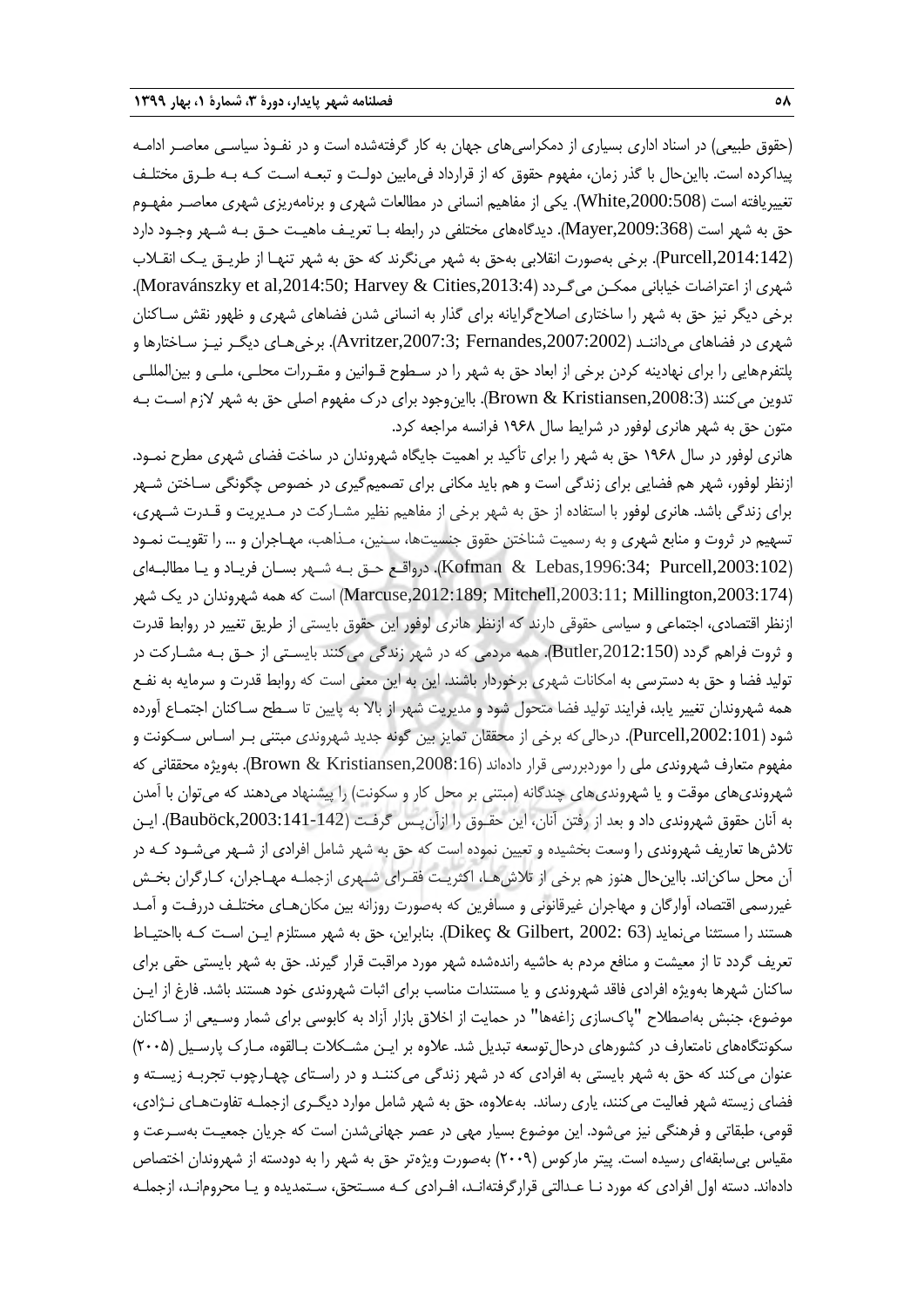بیخانمانها، معلولین، گرسنگان، فقرا و بیکاران؛ دسته دوم افرادی که نادیده گرفتهشدهاند و مورد بیعدالتی قرارگرفتهاند ازجمله مهاجران، اقلیتهای نژادی، جنسی، سیاسی و غیره. برای این دسته از مردم، حق بـه شـهر میتوانـد بـه ابـزاری قدرتمند برای مقابله شدن با هرگونه از هژمونی ناعادالنه قدرت و سیاست تبدیل شود.

در رویههای اجتماعی، از حق به شهر انعطافپذیری و عدم محدودیت خاصی ارائهشده است. حق به شـهر در بسـیاری از موارد یک حق اقتصادی اجتماعی نظیر حق به مسکن، حملونقل و حق به منابع طبیعی نظیر آب است. در موارد دیگـری حق به شهر بیشتر یک مصلحت همگانی نظیر اجتماع، سنت و فرهنگ است. چنین عدم محدودیت و ابهامی در چیسـتی حق به شهر، الزاماً بد نیست. دنت میچل و هینن (۲۰۰۹) بهصراحت به این نکته اشاره میکنند که ارزش مفهوم حـق بـه شهر به ظرفیت پذیری آن است، زیرا که به اتحاد مبارزات سیاسی اجازه میدهد و درعینحال بر توجه بـه اغلـب شـرای اساسی زیست پذیری نظر دارد. بهطورکلی حق به شهر دودسته از حقوق مشـارکت و حقـوق تخصـیص را در برمیگیـرد. حق تخصیص بهحق شهروندان یک شهر برای دستیابی و استفاده از فضای شهر اشاره دارد. حـق بـه مشـارکت بـه ایـن معنی است که ساکنان شهری بایستی فرصت و قدرت بازتعریف و تحول فضای شهری را داشته باشند. به همـین ترتیـب دیوید هاروی (۲۰۰۳) دودسته از حقوق را پیشنهاد می،نماید؛ او عنوان می کند که حق به شهر منحصراً حق دسترسـی بـه آنچه در حال حاضر موجود است نمیباشد، بلکه حق تغییر آن بهصورت که تمایل داشته باشیم نیز است؛ برای مثال حـق زمان حال و حق آینده. داگالس و فریدمن )1998( سه نوع خواسته را از حقوق مورد شناسایی قرار میدهند: حق به بیان، حق به تفاوت و حق به تعالی انسانی. این خواستهها بهویژه مورد آخر با دیدگاه موردحمایت لوفور همصدا میباشد. بـهطور خالصه حق به شهر مجموعهای از جعبهابزارها برای تغییر بنیادین در شهر است که فرصتها و فضا را برای شهروندان و دسترسی آنان به نیازهایش را در نظر میگیرد. ازاینرو، حق به شـهر بهمنزلـه یـک حـق خـاص نیسـت، بلکـه بهمنزلـه مجموعهای از حقوق مرتبط به هم تلقی میگردد. گفته میشود که این خواستههای حقوقی مختلف ممکن است در تضاد با یکدیگر نیز باشند. همانند هر نوع حق دیگری، حق به شهر نیز از درگیری و بده بستان خالی نیست. برای نمونه دیویـد هاروی (۲۰۰۸) حق به شهر را بهعنوان یک حق جمعی برای مدیریت دمکراتیک منابع شهری میبینـد درحالیکـه دنـت میچل (۲۰۰۳) تضاد بین حق به شهر بیخانمانها و مدیریت دمکراتیک فضای عمومی را تشریح مینماید. پرسـش چـه نوع حقی حق به شهر است میتواند تا سطح زیادی عدم تجانس مباحث کنونی را نشان میدهد. یکی از راههـای ممکـن برای دور زدن چنین تضادهایی، ادغام حق به شهر در یکی تئوری کلیتر از عدالت اجتماعی و یا دموکراسی واقعی اسـت ),2011:679Attoh). بنابراین حق به شهر تالشی برای پس گرفتن فضای شهری از سـرمایهداری و تحویـل دادن آن به ساکنان شهر است. پس تالش برای حق به شهر، اساساً مبارزهای است برای ساکنانی که شهر را فضایی معنیدار برای پرداختن به ارزش استفادهای از فضای شهری بدل میکننـد در مقابلـه بـا سـرمایهدارانی کـه پیگیـر ارزش معاملـهای از فضاهای شهری هستند. خواسته حق به شهر در پی بازگرداندن شهر خالص و فراگیر است تا »شهری« را مجـدداً مطـرح نماید و آن را مورد شکوفایی قرار دهد ),2013:142Purcell).

# **پل ایده آل سیاسی به شعار کاری**

تحت چهارچوب فراگیر حق به شهر، فعاالن و مبدعان بینالمللی به چالش بـازگردان حـق بـه شـهر بـه یـک کاربسـت سراسری از طریق جنبشهای اجتماعی شهری و نهادینهسازی و قانونمندسـازی حـق بـه شـهر نائـل آمدنـد. در جهـان توسعهیافته، جنبشهای اجتماعی شهری، برای مبارزه با پارادایمهای توسعه مسل از نوسازی شهری دهه ،1970 نوسازی گسترده دهه ،1980 توسعه اقتصاد محلـی دهـه 1990 تـا بازارهـای مـالی و امـالك بسـیار نـابرابر بعـد از دهـه 2000 تکاملیافتهاند ),2009:363Mayer). در جهان درحالتوسعه، جنبشهای اجتماعی شهری مدتهاسـت کـه بـا مبـارزه برای حق انسانی پایهای و آزادیهای سیاسی نظیر مطالبه دسترسی به آب سالم، مسکن و معیشت مطمـئن آمیختهشـده است. این در حالی است که دیگر جنبشها نیز بهصورت فعاالنه در برابر جهانیشدن و عدالت جهانی بهمنظور بـه چـالش کشیدن سیستم اقتصادی مسلط مبارزه کردهاند و با سیستم شهری سازمان یافته با منطق سـرمایهداری رقابـت نمودهانـد.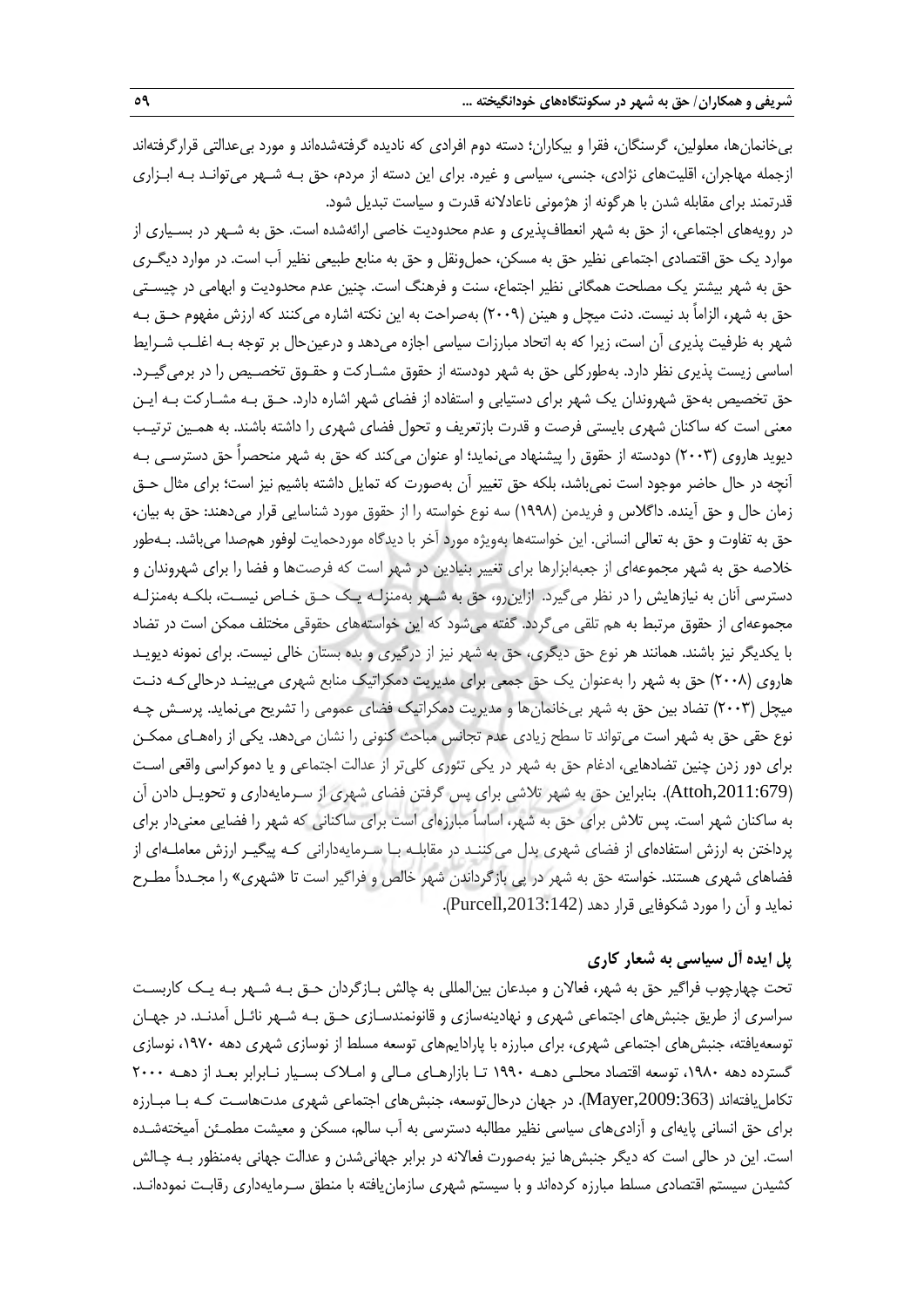برای مثال، »اتحاد برای حق به شهر« که یک شبکه از سازمانهای اجتماعی در ایاالتمتحده امریکا میباشد و در سـال 2007 راهاندازی شد، سازمانهای اجتماعمحور را برای مقابله بـا مسـائل مختلـف شـهری نظیـر اعیـان سـازی، عـدالت زیست،محیطی، بی،سکنی، حفظ فرهنگ۱ا و عدالت جوانان و … به دورهم جمع نمـود (Purcell,2013:141). تـلاش متشابه دیگر که در اروپا در سال 2010 آغاز شد، در پی سازمان دادن به شبکههایی از گروههای فعال تحت چتـر فکـری حق به شهر بود. حق به شهر در طول چهار دهه گذشته نهتنها کنشگران جنبشهای اجتمـاعی مختلـف را آگـاه سـاخته است، بلکه به قوانین رسمی و سازمانی افزودهشده است و بهصورت رسمی از طریق تعدادی سازمان شـهری، منطقـهای، ملی و بینالمللی بهعنوان ابزاری برای فراگیری اجتماعی و رفاه گروههای مختلف محروم و به حاشیه راندهشـده شـهری استفادهشده است. نمونههای دیگر شامل ائتالف جهانی هبیتات، مرکز مربوط بهحق مسکن و خلع ید، سازمان غیردولتـی اکشناید، انجمن ملی اصالح شهری، منشور جهانی، منشور حقوق و مسئولیتهای مـونترال، دسـتورالعمل انجمـن دولـت محلی رفاه شهر آبردین؛ اساسنامه شهری برزیل در سال 2001 و پروژه پژوهشی سیاستهای شهری و حق به شهر که با همکاری یونسکو و دفتر اسکان بشر راهاندازی شد، میشوند ),2008:3Kristiansen & Brown). احتمـاالً در میـان این موارد، منشور جهانی حق به شهر تأثیرگذارترین موردی بوده است که مرامنامه آن بهصـورت گسـترده پذیرفتـه شـد؛ بااینوجود به یک سند قانونی رسمی تبدیل نشد.

اگرچه بازگرداندن تئوری انتقادی حق به شهر به اقدام عملی فارغ از اختالفنظر نیست. برخی از نوآوریهای معاصـر کـه بهوسیله مؤسسات بینالمللی به راهاندازی شدهاند متهم به محدود کردن مطالبات بـه اعطـا یـا نهادینـه کـردن حـق بـه گروههای محروم خاصی از طریق قوانین دولتی هستند در حالی برخی دیگر برای بهعنوان مطالبـه گـری سسـتبنیان در برابر دستگاه سرمایهداری حاکم بر جهان سرزنش میشوند ),2009:368Mayer). به همین دالیل، استفاده گسـترده از حق به شهر بهوسیله سـازمانهای مردمنهـاد جهـانی، فاقـد جنبـه سیاسـی بـه نظـر میرسـد ) ;,2009:362Mayer ,2013:142Purcell). هدف اینها بهطور غالـب بیـان "مشـمول شـدن" باهـدف جـای دادن گروههـای محـروم در ساختارهای دولت و اقتصاد است. پارسیل )2013( بیشتر به نقطهضعف دیگری از نوآوریهای معاصـر اشـاره دارد کـه بـا اعطای مقداری نسبتاً ضعیف از کنترل دمکراتیک از طریق مجموعهای از سـازوکارهای دولتـی نظیـر انتخابـات، احـزاب، قوانین و مؤسسات دولتی درصدد تأیید حق به شهر در چهارچوبی لیبرال دمکراتیک برمیآید.

با توجه به این واقعیت، حق به شهر تجربهای گسترده در جنبشهای اجتماعی و نوآوریهـای بینالمللـی و چگـونگی در درك و تفسیر متفاوت است. درحالیکه محققان رادیکال به تفسیر هدف غایی حق به شهر بـهعنوان بـین عامـل فاصـله شهروندان و دولت تمایل دارند ),2013:141Purcell)، محققان دیگری بر نقش مهم دولـت بـهویژه دولـت محلـی در اجرای حق به شهر بهعنوان واسطهای بین فقرای شهری و اقتصـاد جهـانی تأکیـد دارنـد (Brown,2013:969) و یـا مفهوم حق به شهر را برای بهبود تقابل شدید بین "داشتن" و "نداشتن" با تأکید بر حـق بـه شـهر بـهعنوان یـک حـق جمعی بکار میآورند. در بسیاری از موارد نیز حق به شهر بهمنظور دستیابی به عدالت اجتماعی و اقتصـادی مـردم فقیـر و نواحی شهری با اولویتبندی عملکرد اجتماعی مالکیت و شهر و ترکیب این اصول در شـرایط قـانونی و اسـتفاده از ایـن اصول در سطح محلی از طریق برنامه مالکیت بلند پروازانه و نوآورانه بـه کـار مـیرود ),2006:458Pindell). دیـدگاه متقابل این شیوه اجتماعی در میان دانشگاهیان یافت میشود. از سویی مارگت مایر )2009( به مخالفت با افرادی کـه در پی ایجاد حقوق از طریق اقدامات اجتماعی و سیاسی با سازمانهای مردمنهاد بینالمللی و برنامههای سازمان ملل متحـد که در پی نهادینهسازی حقوق با بهکارگیری قوانین و منشورهای شهر تا حمایت از سیاستهای رادیکـال هسـتند تمایـل دارد. از سوی دیگر، براون )2013( به محدودیت سیاسـتهای رادیکـالی مـدنظر مـایر )2009( و دیگـران در مقابـل، بـه مشکالت آنی که بر شهروندان جهان جنوب متحمل میشود و خطر از بین رفتن پتانسیلهای اصالح اساسـی، قـانونی و نهادی برای ایجاد یک قرارداد بلندمدت عادالنهتر بین دولت و شهروندان اشـاره دارنـد. او در ادامـه مـدعی میشـود کـه انقالب و تقابل رادیکال بهعنوان راهحل نهایی برای به چالش کشیدن سرکوب حق به شهر به کار گرفته شود. بـهویژه در جهان جنوب، تقابل رادیکال و مبارزات خشونتبار ممکن است نتایج سنگینی را برای افـراد و کشـورهای بـهعنوان یـک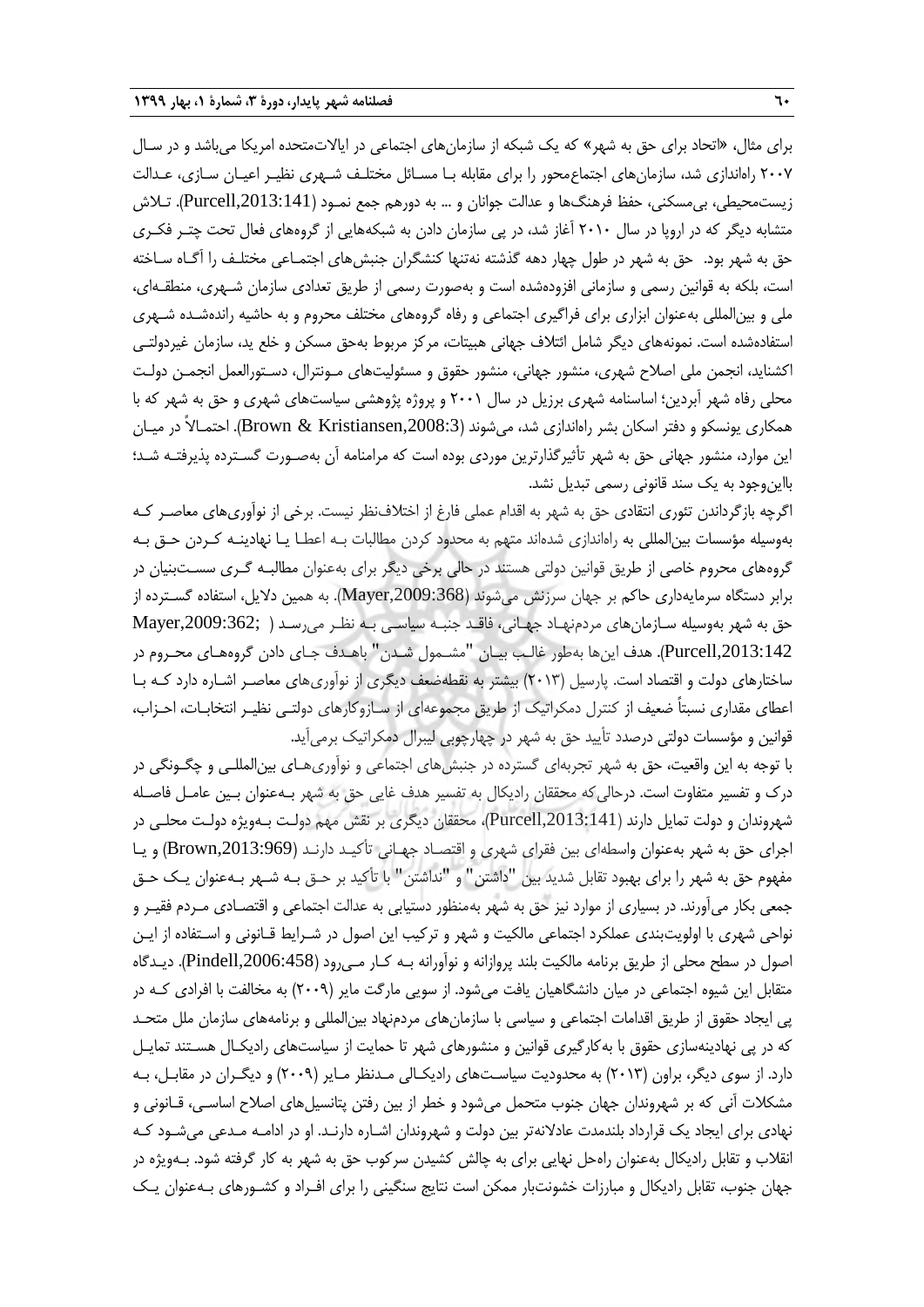کلیت به بار آورد که ممکن است چندین دهه طول بکشد تا جبـران شـود. در عـوض بـراون )2013( از رویکـرد فرنانـدز )2007( که بر نقش مهم قانون و نظم سیاسی برای تغییر ماهیـت انحصـاری توسـعه شـهری و عادالنـه کـردن توسـعه غیررسمی در کشورهای درحالتوسعه تمرکز دارد، حمایت مینماید.

حق به شهر یک درک کلی است و مجموعهای از حقوق مرتبط را گرد هم میآورد. لوفور عنوان می کند که، حق به شـهر بایستی با تکمیل حق به تفاوتها و حق به اطالعات اصالح و عینیت یابد و حقوق عملیتری را برای شهروندان، ساکنان شهری و بهرهبرداران خدمات متنوع شهر فراهم نمایـد. ایـن مهـم از سـوی حـق اسـتفادهکنندگان از فضـا بـرای بیـان ایدههایشان در رابطه با فضا و زمان فعالیتشان در نواحی شهری تأیید میکند؛ حق استفاده از مرکز شهر، مکانهای ویـژه را در عوض پراکنده کردن و راندن کارگران، مهاجران، حاشیهنشینها و حتی طبقه ممتاز شهر را بـه گتوهـا مـدنظر قـرار میدهد ),1996:34Lefebvre). حق به شهر میتواند بهعنوان حقی تحولیافته و تجدید یافتـه زنـدگی شـهری بـرای همه جامعه بهویژه برای افرادی که در آن ساکن هستند تدوین شود (Lefebvre,2003:246). حق بـه شـهر میتوانـد بهوسیله افرادی که در تولید روزانه و بازتولید اجتماعی فضا شهر مشارکت میکنند مطالبه شود و بدین طریق بهوسیله آن توانمند گردند (Massey,2005:144). اگرچه ادبیات ارزشمندی در رابطه با حق به شهر در سراسر جهـان شـکل&فته Saberi & Wieditz,2013:115; ,Brenner & Schmid,2015:151; Harvey,2012:3; Kipfer( اسـت Purcell,2002:99; Sugranyes & Mathivet,2010:13)، بااینوجود حق به شهر مدنظر هانری لوفور بیشتر از هر زمان دیگر نیازمند یک تعهد و یکپارچهسازی مجدد است، زیرا که برخی از این مفاهیم تغییریافته است و برخی دیگـر از این مفاهیم موردبازنگری قرارگرفته است.

آنچه از بررسی نوشتار مفسران حق به شهر می توان دریافت این است که هرکدام به جنبههایی از حق به شهر نظر دارنـد و واقعیت امر این است که این محققان بیشتر به تفسیر مفاهیم اقدام ورزیدهاند و مسیر تعریف شاخصهای انـدازهگیری و بررسی حق به شهر را برای پژوهشگران و کارشناسان امر هموار ننمودهاند. بااینحال منشور جهانی حق به شـهر، منشـور آموزش شهرها، اساسنامه شهری برزیل، منشور اروپایی حق در شـهر، دسـتورالعمل آبـردین و منشـور مـونترال هرکـدام بهنوعی قدمهای ارزشمندی را برای شاخص گذاری حق به شهر برداشتهاند. گرچه این واقعیت را نمیتوان انکار کـرد کـه تدوین حق به شهر در قالب تعدادی شـاخص بـهنوعی تقلیـلگرایی در مفهـوم وسـیع حـق بـه شـهر اسـت بـااینوجود، درصورتیکه نتوان شاخصهایی برای سنجش وضعیت حق به شهر در شهرها تعیـین نمـود ایـن امکـان وجـود دارد کـه پژوهشگر در فضای مفاهیم دچار سیر تسلسلی نظری گردیده و از مفهوم ارزشمند حق به شهر در نظامهـای برنامـهریزی شهری مورد بهرهمندی قرار نگیرد. بر این اساس در این پژوهش سعی بر این بوده است کـه حـداکثر جامعیـت را تعیـین شاخصهای حق به شهر بکار گرفته شود. بربال جامع علوم اتنابي

## **روش پژوهش**

پژوهش حاضر، از نوع کاربردی است که با روش توصیفی-تحلیلی انجام پذیرفته است. برای گردآوری اطالعات موردنیـاز از دو روش اسنادی و میدانی استفادهشده است. با مرور مبانی نظری، پیشینه پـژوهش، ابعـاد و شـاخصهای پـژوهش در قالب شش بعد سیاسی و مدنی، مدیریتی، اقتصادی، فرهنگی، خدماتی و سالمت استخراج شدند. در اینجا شایسـته اسـت اشاره شود که بسیاری از زمینههای حق به شهر مستلزم رویکرد کیفی در پژوهش اسـت. بـدین منظـور، بررسـی حاضـر شاخصهایی را مدنظر خود قرار داده است که قابلیت کمی شدن را داشتهاند. سپس بـا اسـتفاده از نظـرات کارشناسـان و متخصصان حوزه روایی شاخصها مورد تأیید قرار گرفتند. در پایان، با گویه سازی شاخصها، پرسشـنامه در قالـب طیـف لیکرت تهیه شد. جامعه آماری پژوهش شامل افراد ساکن در ناحیه منفصل شهری نایسر میباشد که بـر اسـاس آخـرین سرشماری سال ۱۳۹۵، ۳۶۴۳۱ نفر در آن سکونت دارند. بر مبنای فرمول کوکران ۳۸۱ (حجم نمونه) پرسشنامه پیمـایش بین ساکنان محدوده موردمطالعه با روش تصادفی ساده توزیع گردید. در ادامه برای تحلیل آماری و بررسی وضعیت ابعـاد موردمطالعه از آزمون آماری تی تک نمونهای و برای بررسی روابط عوامل توصیفی پژوهش بر متغیر اصلی تحقیق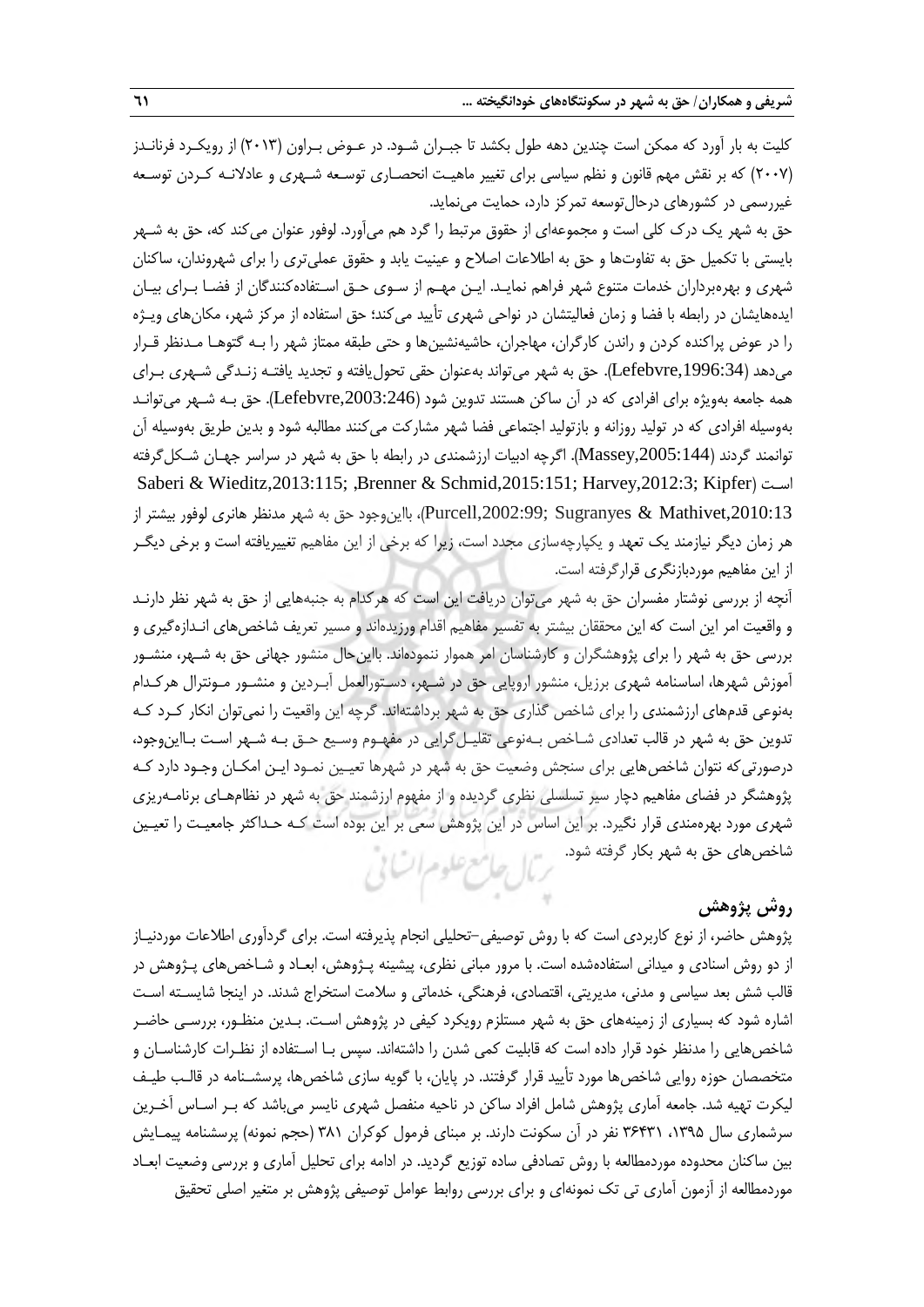)وضعیت حق به شهر( از آزمون تحلیل واریانس یکطرفه بهره گرفته شد. هم نین در بخش از پژوهش بهمنظور تعمیق بررسی صورت گرفته یک بررسی مصاحبهای با 15 نفر از ساکنین نایسر انجام گرفت. پیش از پرداختن به تحلیل آمارهای استنباطی پژوهش الزم است عنوان شود که ازآنجاییکه این پژوهش از نوع خود تازگی دارد و در پژوهش صورت گرفتـه در زمینه حق به شهر چه در داخل کشور و چه در خارج از کشور شاخصها و ابعاد حق به شهر مورداستفاده قـرار نگرفتـه است و این پژوهش از معدود تالشهای کمی سازی حق به شهر میباشد؛ لذا پژوهشگران بامطالعه کتابخانهای وسـیع از قوانین و مقررات جهانی، بینالمللی و ملی در زمینه حق به شهر که مورد وثوق از سوی پژوهشهـای برجسـته بـهعنوان مصادیق اجرایی و عینی پیگیری قرارگرفتهاند، بهره گرفتهشده است و درنهایت با بکار گیری رویکـرد تلفیقـی و نظـر بـه ویژگیهای سیاسی، اجتماعی و اقتصادی کشور و محدوده مورد مطالعاتی مورد تعـدیل قرارگرفتهانـد. ایـن اسـناد شـامل منشور جهانی حق به شهر، منشور آموزش شهرها، اساسنامه شهری برزیل، منشور حقوق به شـهر در شـهر، دسـتورالعمل آبردین و منشور مونترال میباشد که بهصورت دستهبندیشده در جدول شماره )1( ارائهشده است.

| جدول شماره ۱. شاخص سازی برای حق به شهر، ابعاد و شاخصهای حق به شهر در منشورها و اساسنامههای ملی و بین[لمللی |  |  |  |  |  |  |
|------------------------------------------------------------------------------------------------------------|--|--|--|--|--|--|
|------------------------------------------------------------------------------------------------------------|--|--|--|--|--|--|

|          |                           |                      |                     |                    | .                         |               |                   |
|----------|---------------------------|----------------------|---------------------|--------------------|---------------------------|---------------|-------------------|
| ابعاد حق | شاخصها                    | منشور جهاني          | منشور أموزش         | اساسنامه شهرى      | منشور اروپایی حقوق بشر    | دستورالعمل    | منشور مونترال     |
| به شهر   |                           | حق به شهر            | شهرها               | برزيل              | در شهر                    | أبردين        |                   |
|          | توسعه شهری عادلانه و      | ₩                    | اصل ٢، اصل          | ماده ٢، ٣٩         | ماده ٢، ۵، ١٩، ٢٢، ٢٥     | ماده ۹، ۱۰،   | ماده ۱، ۲، ۳، ۱۶، |
|          | پايدار                    |                      | ነለ ،۴               |                    |                           | 11.11         | ٢٣                |
|          | ۔<br>مشارکت در طرح و      | ₩                    | اصل ١٧، ١٨،         | ماده ۲، ۴، ۳۲، ۴۰، | ماده ۶ ۱۹، ۲۸             | ماده ۱، ۴، ۵، | ماده ۵، ۱۵، ۱۶    |
| مديريتى  | بودجه                     |                      |                     | ۴۴                 |                           | $9$ and $9$   |                   |
|          | ۔<br>شفافیت در مدیریت     | ₩                    | اصل ع               | ماده ٢،٢           | ماده ۲۴                   | ماده ۷، ۸، ۹  | ماده ۴، ۱۶        |
|          | تنهر                      |                      |                     |                    |                           |               |                   |
|          |                           | ₩                    | اصل ع ١٨،           | ماده ۴۰،           | ماده ١١، ٢۴               | ماده ۷،       | ماده ۱۶، ۲۰       |
|          |                           |                      | 19                  |                    |                           |               |                   |
|          | تمامیت و أزادي            | ₩                    | اصل ١، ٢، ٩         |                    | ماده ۱، ۳، ۱۰، ۱۱، ۲۰     | ماده ۲،       | ماده ۱۴           |
|          | مشاركت سياسى              |                      | اصل ۹، ۱۱،          | ماده ٢، ۴۰، ۴۳، ۴۵ | ماده ۸ ۱۰                 | ماده ۱، ۲، ۳، | ماده ۵، ۱۵، ۱۶    |
|          |                           |                      | 5.1Y.10             |                    |                           | ۴، ۵، ۷، ۹،   |                   |
|          |                           |                      |                     |                    |                           | ۱۲            |                   |
|          | تجمع, بروز أرا در         | 柴                    | اصل ۷، ۱۷،          | اصل ۴۳، ۴۴         | ماده ۳، ۵، ۹، ۱۵          | ماده ۲، ۷،    | ماده ۵، ۲۵، ۲۶    |
|          | فضای عمومی<br>حق به عدالت |                      | ،۱۸                 |                    |                           |               |                   |
|          |                           | ₩                    | اصل ١، ٢، ۴،        | ماده ٣٩،           | ماده ١، ٢، ٢١، ٢٣، ٢۴،    | ماده ۹، ۱۰،   | ماده ۱، ۲، ۳، ۱۶، |
|          |                           |                      | $\gamma$            |                    | ۲۸، ۲۸                    | $\lambda$     |                   |
|          | امنیت عمومی و             | $\ddot{\phantom{a}}$ |                     | ماده ۱             | ماده ۲، ۲، ۳، ۵، ۱۳، ۱۰   |               | ماده ۱، ۱۶، ۱۸،   |
|          | همزیستی چند فرهنگی        |                      |                     |                    | ١، ١۶، ٢٠، ٢٧، ٢٧         |               | ۲۶، ۲۶            |
|          | اشتغال                    | ₩                    | اصل ۴، ٨            | ماده ۲             | ماده ۱۴، ۲۳               | ماده ۹، ۱۰،   | ماده ۱۶           |
|          |                           |                      | $\alpha$ //         |                    |                           | $\setminus$   |                   |
|          | مسكن                      | ₩                    | اصل ٢، ٨            | ماده ۲، ۳، ۲۶،     | ماده ١٠، ١٢، ١۶، ١٩، ٢٣   | ماده ۹، ۱۰،   | ماده ۱۸، ۲۸،      |
|          |                           |                      | 11.1                |                    |                           | ۱۱            |                   |
| قتصادى   | زمین و املاک              |                      | ۷                   | ماده ۲،۲،۴،۲،۳،۳   | ماده ١٢، ١۶، ٢٣           | ماده ۹، ۱۰،   |                   |
|          |                           |                      |                     | ۳۲، ۲۶،۲۵، ۲۳،۲۴   |                           | $\mathcal{N}$ |                   |
|          | درأمد                     | ₩                    | اصل ۴، ۸ ۱۰         |                    | ماده ۱۴، ۲۳               | ماده ۹، ۱۰،   | ماده ۱۶           |
|          |                           |                      |                     |                    |                           | $\mathcal{N}$ |                   |
|          | زيرساخت                   |                      | اصل ۴،              | ماده ٢، ٣، ٢۶، ٣٧  | ماده ۵، ۱۲، ۲۰            | ماده ۹، ۱۰،   | ماده ۱۰، ۱۸       |
|          |                           |                      |                     |                    |                           | $\setminus$   |                   |
|          | حملونقل                   | ş.                   | اصل ۴، ۸            | ماده ٣، ٣٧         | ماده ۵، ۱۲، ۲۰، ۲۳        | ماده ۹، ۱۰،   | ماده ١٠، ٢۴، ٢٨   |
|          |                           |                      | $\cup \wedge \cdot$ |                    |                           | ۱۱            |                   |
|          | أموزشوپرورش               | ÷                    | اصل ۸.۴             |                    | ماده ۵، ۶ ۱۰، ۱۲، ۲۳، ۲۳  | ماده ۹، ۱۰،   | ماده ۱۰           |
| خدماته   |                           |                      | 11.1                |                    |                           | ۱۱            |                   |
|          | بهداشتي درماني            | $\frac{1}{2}$        | اصل ۴، ٨            |                    | ماده ۵، ١٢، ١٧، ٢٣        | ماده ۹، ۱۰،   | ماده ١٠، ٢٢       |
|          |                           |                      | 11.1                |                    |                           | ۱۱            |                   |
|          | اوقات فراغت               | ÷                    | اصل ۱، ۴، ۸،        | ماده ۲، ۲۶،        | ماده ۵، ۱۲، ۲۱، ۳۳        | ماده ۹، ۱۰،   | ماده ۹، ۱۰، ۱۱،   |
|          |                           |                      | 11.1                |                    |                           | $\mathcal{L}$ | ۲۲، ۲۲            |
|          | زبان و ادبیات             | ₩                    | اصل ٢، ١٠           |                    | ماده ۳، ۱۳، ۱۵،           | ماده ۹،       | ماده ۱، ۲، ۱۶، ۲۰ |
|          | نژاد، قومیت و طبقه        | ş.                   | اصل ٢، ١٠،          | ماده ۴۵            | ماده ۱، ۲، ۳، ۱۴، ۱۵، ۲۱، | ماده ۱، ۴، ۹  | ماده ۱، ۲، ۱۲،    |
| ومنه     |                           |                      | 19.11               |                    | ۲۳                        |               | ۱۶، ۲۰،           |
|          | دين و مذهب                |                      | اصل ۱۰، ۱۱،         | ماده ۴۵            | ماده ۳، ۱۰، ۱۵، ۲۳        | ماده ۱، ۴، ۹  | ماده ۱، ۲، ۱۲،    |
|          |                           |                      |                     |                    |                           |               |                   |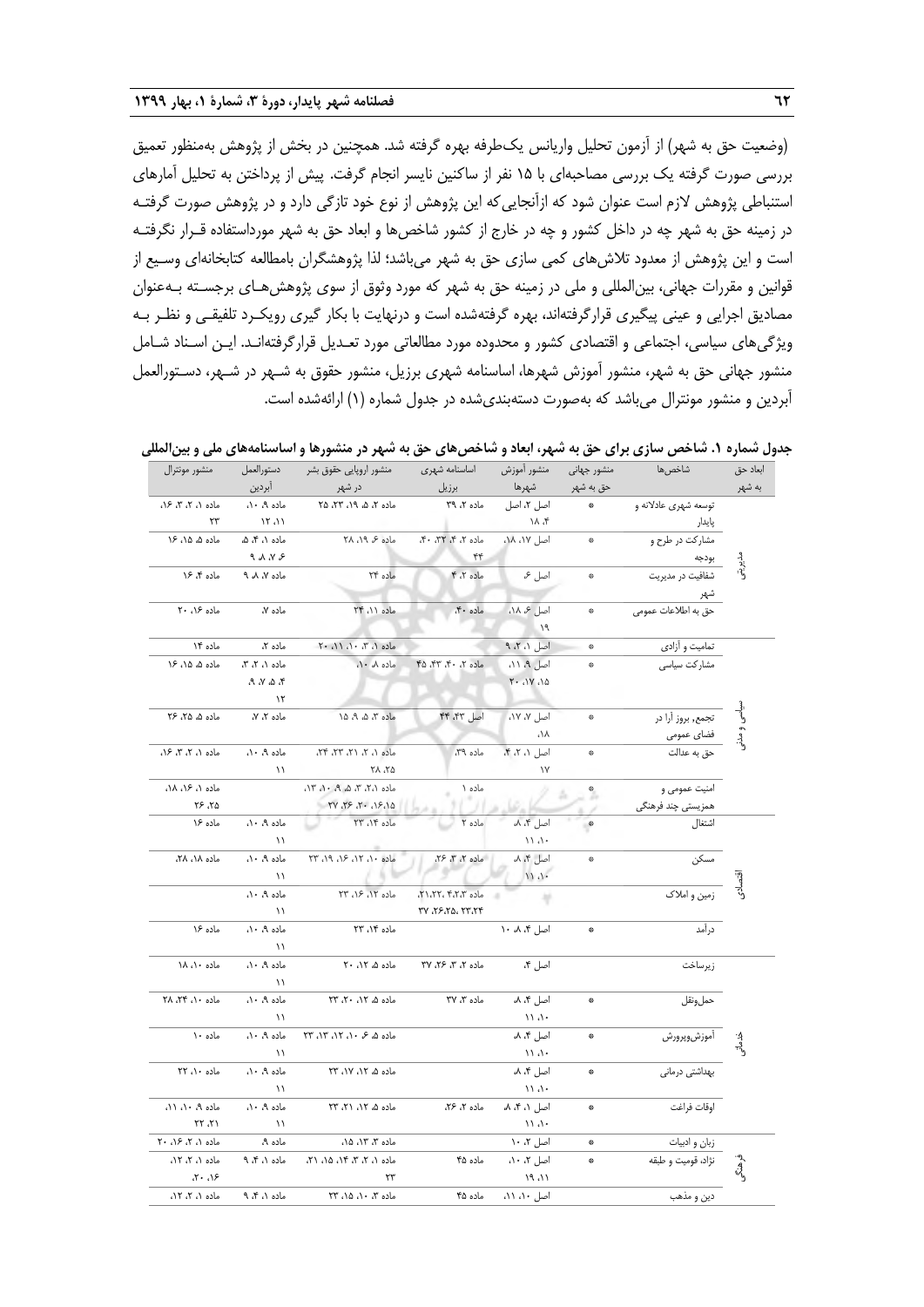**شریفی و همکاران/ حق به شهر در سکونتگاههای خودانگیخته ... 63**

|                 |               | ۱۹،۱۳                         |                    |                                  |               | ۱۶،                                                      |
|-----------------|---------------|-------------------------------|--------------------|----------------------------------|---------------|----------------------------------------------------------|
| سن و جنس و نسل  | $\mathcal{R}$ | اصل ۳،                        | ماده ۲، ۴۵         | $\Delta$ ۹۴ ماده $\Delta$ ، ۲۰ م | ماده ۱، ۴، ۹  | ماده ۱، ۲، ۱۲،                                           |
|                 |               | $\Lambda$ $\Lambda$ $\Lambda$ |                    | 36.16.17.77                      |               | $\mathcal{L} \cdot \Delta \mathcal{L} \cdot \mathcal{L}$ |
|                 |               | 19.15                         |                    |                                  |               |                                                          |
| محرومين اجتماعي |               |                               | ماده ۴،            | ماده ۴، ۱۰، ۱۳، ۱۶، ۲۸           | ماده ۸، ۴، ۹، | ماده ۱، ۲، ۱۲،                                           |
| (فقرا، معلولين) |               |                               |                    |                                  |               | ۱۸، ۱۶                                                   |
| زیستمحیطی       | $\frac{1}{2}$ | اصل ۸، ۱۱                     | ماده ۲، ۲۶، ۳۲، ۳۸ | $35.39.34.39.39$ ماده مح         | ماده ۹،       | ماده ٢٣، ٢۴، ٢٨                                          |
|                 |               |                               |                    | ۲۱                               |               |                                                          |
| صوتی و بصری     | 参             | اصل ۱۱                        | ماده ۳۷            | ماده ۱۹، ۲۰، ۲۱                  | ماده ۹        | ماده ۸، ۲۴، ۲۴                                           |

#### **محدوده مورد مطالعه**

شهر سنندج مرکز استان کردستان و پرجمعیتترین شهر استان است که در خصوص موضوع حق به شهر از چندین حی حائز اهمیت است. نخست اینکه شهر سنندج در سالهای اخیر جمعیت مهاجر زیادی را در خود جایداده است که مباحثی پیرامون حق به شهر ساکنین و مهاجران در این شهر مطرح نموده است. از سوی دیگر این شهر توانسـته اسـت پـذیرای جمعیتهای مختلف اجتماعی و فرهنگی باشد که در این خصوص نیز حق به شهر گروههای اجتماعی و گروههای اقلیتی قابل طرح است و از همه مهمتر سنندج به یکی از جلوههای غیرقابل|نکار سکونتگاههای غیررسمی در کشـور تبدیل شـده است که در این خصوص مباحث حق به شهر در سکونتگاههای غیررسمی در این شهر را میتواند به دنبال داشته باشد. نایسر را میتوان نمونهای از موارد قابلتوجه سکونتگاههای غیررسمی شهر سنندج و حتی در سطح کشـور قلمـداد نمـود. ناحیه منفصل نایسر در فاصله 2 کیلومتری شرق شهر سنندج و در شمال محور سنندج - همدان قرار دارد، امـا بـه علـت گسترش شهر در شرق و همچنین رشد نایسر از سمت جنوب فاصله آن بـا شـهر همـواره در حـال کـاهش بـوده اسـت. بهطوریکه در سال 1374 فاصله نایسر با شهر سنندج 4 کیلومتر بوده اسـت. نایسـر درگذشـته جـزو یکـی از روسـتاهای پیرامونی شهر سنندج به شمار میآمده است که در حاشیه رودخانه قشالق واقع بوده است. نایسر به علـت وجـود عوامـل درونی و بیرونی (مانند: دسترسی و مجاورت با شهر سنندج، ویژگیهـای محیطـی، زیرسـاختها، قیمـت پـایین زمـین و ساختمان نسبت به شهر سنندج و ...( به سکونتگاه مناسبی برای جذب سرریز جمعیتی شهر سنندج تبـدیل شـد و بـا ورود مهاجرین به نایسر و افزایش جمعیت این سکونتگاه در سال ،1389 بهعنوان ناحیه منفصـل شـهری و جزئـی از محـدوده اصلی شهر سنندج معرفی شد. بهعبارتدیگر ازلحـاظ تقسـیمات سیاسـی نایسـر تـا سـال 1389 یکـی از سـکونتگاههای روستایی از توابع دهستان حومه، بخش مرکزی شهرستان سنندج محسوب میشد )محمدی و همکاران:1396، 82(.



**شکل شماره .1 موقعیت جغرافیایی محدوده موردمطالعه**

جمعیت نایسر تا پیش از سال 1365 رشد چندانی نداشته است، بااینوجود در فاصله دهساله 65 تـا 75 بـا نـرخ رشـد 7/8 درصد میزان جمعیت این محدوده بیش از دو برابر شده است. بهطوریکه از جمعیت 446 نفره 1365 به 943 نفر در سال 1375 افزایشیافته است. در فاصله سالهای 75 تا 85 نرخ رشد ساالنه با نرخ 29/47 درصد، 11537 نفر به جمعیـت آن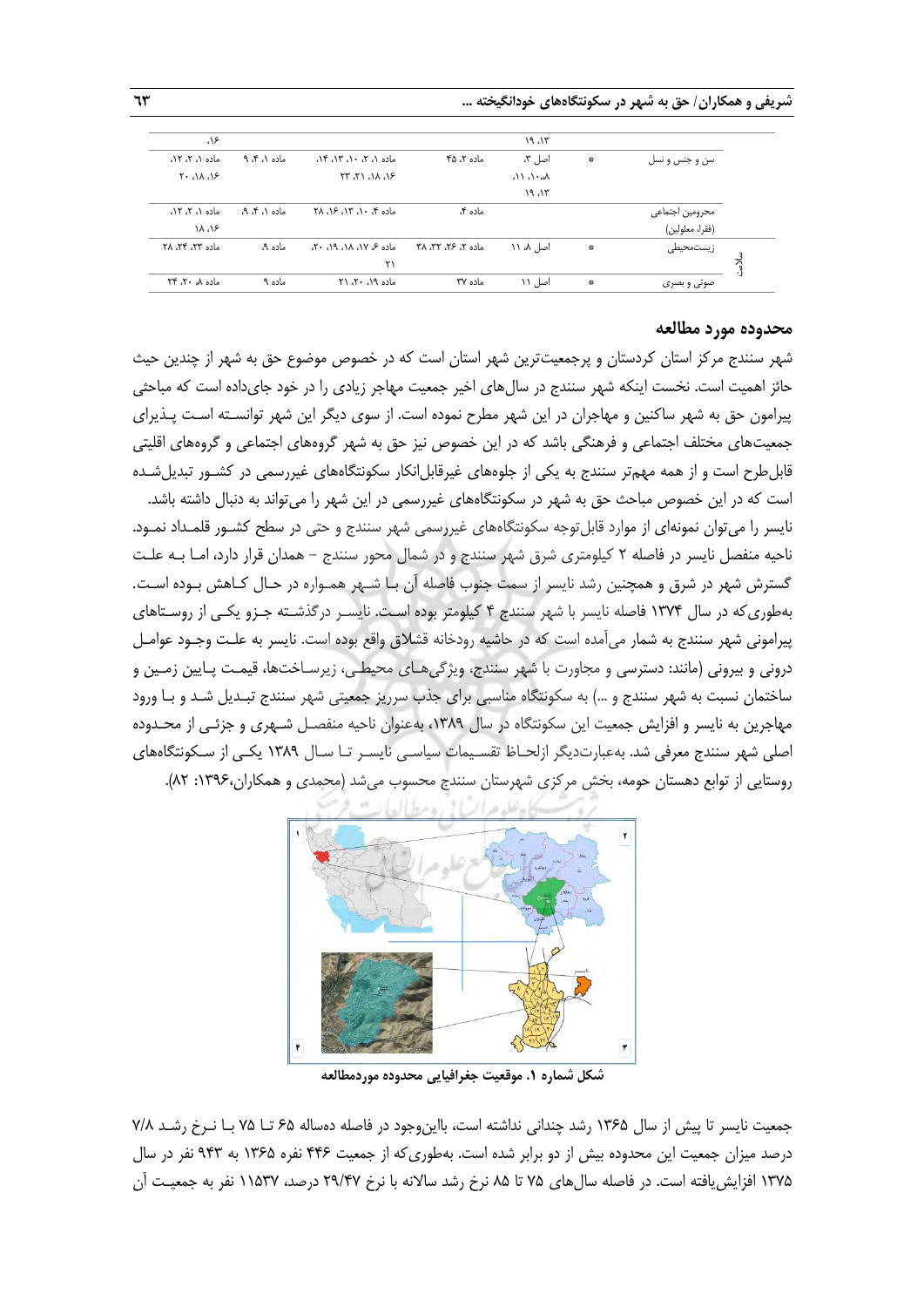افزوده شد که جمعیت محدوده را به 12480 نفر رساند. پس از گذشت 5 ساله این مقدار مجدداً با رشـد 2 برابـری روبـرو گردید. به این معنی که در سال ۱۳۹۰ جمعیت محدوده به ۲۶۴۹۲ نفر رسید. یعنی متوسط رشد سـالانه جمعیـت در ایـن فاصله زمانی 16/25 درصد بوده است. آهنگ رشد جمعیت در محدوده فوق با شیب مالیمتری نسبت به قبل یعنی با نرخ رشد 6/58 درصد در فاصله سالهای 90 تا 95 ادامه یافته است، بهطوریکه در سال 95 جمعیت آن به 36431 نفر رسیده است.

#### **بحث و یافتهها**

پیش از پرداختن به آمار استنباطی پژوهش الزم است برخی ویژگیهای آمار توصیفی پژوهش ارائـه گـردد. ازجملـه آمـار توصیفی این پژوهش میتوان به جنسیت، سن، سطح تحصیالت، وضعیت شغلی و وضعیت درآمدی اشاره کرد. پرسشنامه مورداستفاده در این پژوهش در اختیار 247 مرد و 134 زن قرارگرفته است. از میان حجم نمونه موردمطالعه 65 نفـر زیـر ۲۵ سال و ۳۹ نفر بالای ۶۰ سال و ۷۲/۷۱ درصد از حجم نمونه در سنین ۲۵ الی ۶۰ سال میباشـند. ازنظـر شـغلی نیـز 23,3 درصد در جستجوی کار و 37/53 درصد در مشاغل غیررسمی مشغول بودهاند. ازنظر تحصیلی نیز حـدود 70 درصـد از حجم نمونه تحصیالت دیپلم و زیر دیپلم دارند. ازنظر درآمدی نیز 58 درصد زیر دو میلیـون تومـان و 29/66 درصـد 2 الی 4 میلیون تومان و فق 12/33 درصد باالی چهار میلیون درآمد داشتهاند.

|                                             |                                 | جدون سماره ۰،۱۰۰ نومبیعی پروسس    |                       |
|---------------------------------------------|---------------------------------|-----------------------------------|-----------------------|
| مشارکت کنندگان در پرسشنامه                  |                                 | ویژگیهای جمعیتی                   |                       |
| درصد                                        | تعداد                           |                                   |                       |
| 55/17                                       | <b>TFV</b>                      | مرد                               | جنسيت                 |
| <b>٣۵/١٧</b>                                | 156                             | زن                                |                       |
| $Y/\sqrt{5}$                                | ۶۵                              | زیر ۲۵ سال                        | وضعيت سنى             |
| 47/78                                       | ۱۶۱                             | ۲۵–۴۰ سال                         |                       |
| $\mathbf{r} \cdot \mathbf{r}$               | 119                             | ۴۰–۴۰ سال                         |                       |
| $\mathcal{N} \cdot / \mathcal{N}$           | $r^q$                           | بالای ۶۰ سال                      |                       |
| ۲۱/۲۶                                       | ۸۱                              |                                   | وضعيت شغلي مشاغل رسمي |
| 5.5                                         | ٢٣                              | بازنشسته                          |                       |
| $11/\lambda$                                | ۴۵                              | محصل وخانهدار                     |                       |
| $\mathsf{r}\mathsf{v}/\mathsf{a}\mathsf{r}$ | 157                             | شاغل غيررسمي                      |                       |
| <b>TT/TS</b>                                | ٨٩                              | در جستجوی کار                     |                       |
| 10/77                                       | ۵٨                              | ابتدایی                           | سواد                  |
| $YY/-\Delta$                                | ۸۴                              | راهنمايي                          |                       |
| $\Gamma \Delta / Y$                         | ۱۳۶                             | ديپلم                             |                       |
| $\tau v / \cdot r$                          | $\mathcal{N} \cdot \mathcal{N}$ | تحصيلات دانشگاهى                  |                       |
| $\Delta\lambda/\cdot$                       | ۲۲۱                             | وضـــــــــعيت زير ٢ ميليون تومان |                       |
| 59/88                                       | 115                             | ٢ الى ۴ ميليون تومان              | درآمدى                |
| $\frac{1}{\sqrt{2}}$                        | ۴۱                              | ۴ الی ۶ میلیون تومان              |                       |
| $1/\Delta V$                                | ۶                               | بالاي ۶ ميليون تومان              |                       |

**جدول شماره .2 آمار توصیفی پژوهش**

اصلیترین خروجی استنباطی این پژوهش بررسی وضعیت ابعاد حق به شـهر در محـدوده مطالعـاتی میباشـد کـه بـرای بررسی وضعیت ابعاد حق به شهر از آزمون آماری تی تک نمونهای بهره گرفتهشده است. ازآنجاییکه ارزشگذاری عددی گویههای پاسخدادهشده از ۱ تا ۵ بوده است، لذا برای انجام آزمون تی در این پژوهش (در خصوص تعیین Test Value) از میزان متوسط گویهها یعنی مقدار ۳ استفادهشده است. همان گونه که در جدول زیر دیده میشود شش بعد و ۲۵ متغیـر در این پژوهش مورداستفاده قرارگرفتهاند که بیشترین تعداد متغیرها مربـوط بـه سـه بعـد اقتصـادی، سیاسـی و مـدنی و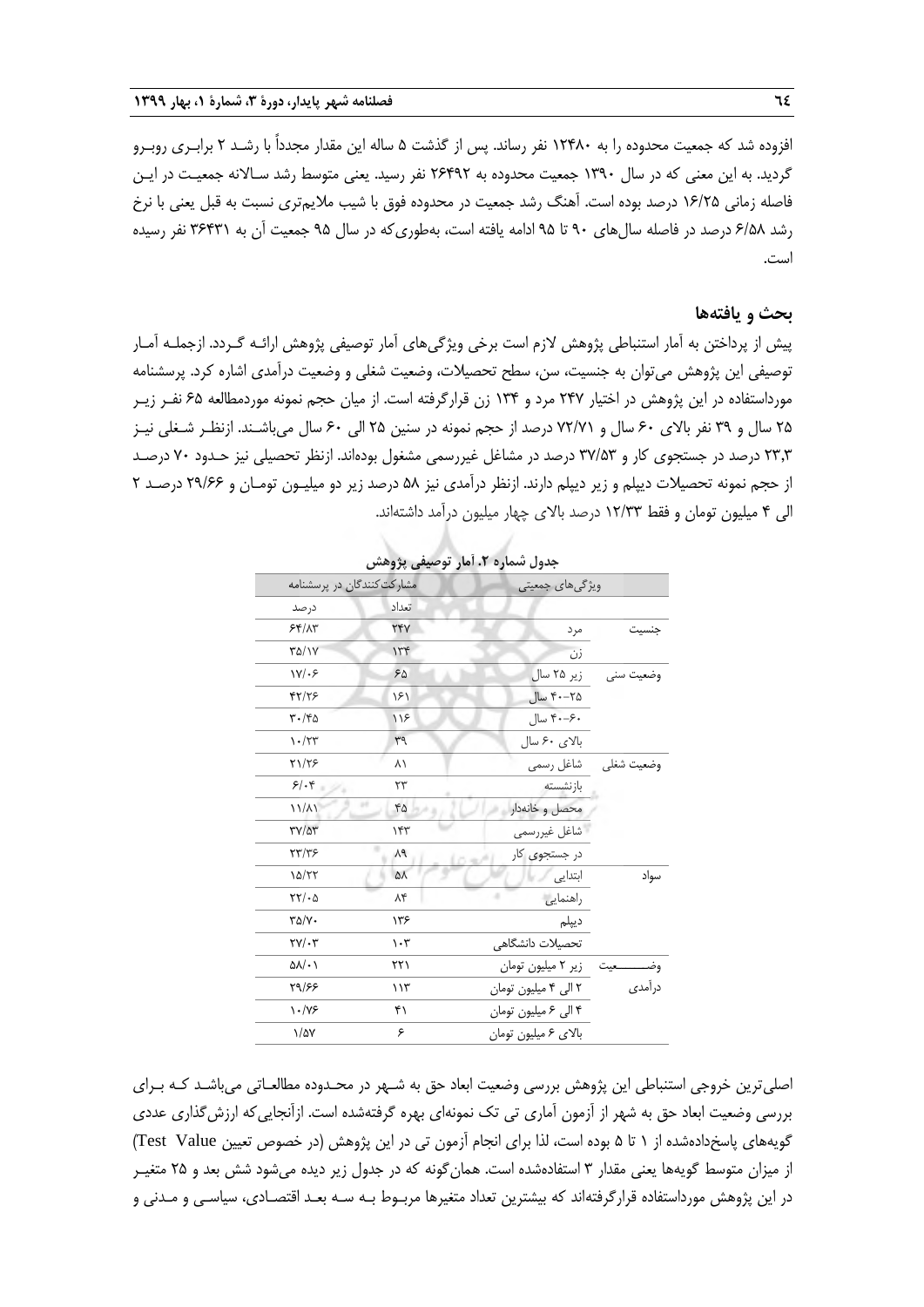خدماتی با 5 متغیر و کمترین تعداد متغیرها مربوط به بعد سالمتی بـا تعـداد 2 متغیـر میباشـد. میـزان value-p آزمـون پژوهش از معنیداری آزمون صورت گرفته بر روی ابعاد حق به شهر خبر میدهد. هم نین بـا مقایسـه مقـادیر میـانگین ارزشی ابعاد و مقادیر منفی آماره تی میتوان این نکته را عنوان کرد که میزان ابعاد حق به شهر بـا مقـدار Value Test معنیداری در جهت منفی دارد.

|                    |                                                      |                   |     |                      |         | جدول شماره (۳): آزمون تی متغیرهای حق به شهر |  |
|--------------------|------------------------------------------------------|-------------------|-----|----------------------|---------|---------------------------------------------|--|
| p-value            | T                                                    | <b>Test Value</b> | df  | ميانگين              | متغيرها | اىعاد                                       |  |
| $\cdot/\cdot\cdot$ | $-\mathbf{r} \mathbf{r}/\mathbf{r} \cdot \mathbf{r}$ | ٣                 | ٣٨٠ | $Y/Y\lambda\lambda$  | ۴       | مديريتي                                     |  |
| $\cdot/\cdot\cdot$ | $-\mathsf{r}\mathsf{s}/\mathsf{AV}\mathsf{a}$        | ۳                 | ۳۸۰ | $Y/Y\cdot\Delta$     | ۴       | اقتصادي                                     |  |
| $\cdot/\cdot\cdot$ | $-\mathbf{r} \mathbf{V}/\mathbf{V} \cdot \mathbf{F}$ | ۳                 | ۳۸. | $\frac{1}{\sqrt{2}}$ | ۵       | سیاسی و مدنی                                |  |
| $\cdot/\cdot\cdot$ | $-\mathbf{r} \mathbf{r}/\mathbf{r} \mathbf{r}$       | ۳                 | ٣٨٠ | ۲/۴۷۸۲               | ۵       | خدماتی                                      |  |
| $\cdot/\cdot\cdot$ | $-\mathfrak{r}$ ./195                                | ۳                 | ۳۸۰ | $Y/\Delta Y \cdot Y$ | ۵       | فرهنگي                                      |  |
| $\cdot/\cdot\cdot$ | $-577/955$                                           | ۳                 | ٣٨٠ | ۲/۵۷۶۱               |         | سلامتى                                      |  |

شکل شماره )2( مقایسهای از مقادیر میانگین ارزشگذاری شده ابعاد حق به شهر میباشد که این نمودار حـاکی از وجـود تفاوتهای نسبی در میان ابعاد تحقیق میباشد. اگرچه مقادیر میـانگین ابعـاد بـهطورکلی دارای وضـعیت نسـبت پـایینی هستند بااینوجود بعد سالمتی با میانگین 2/57 و بعد فرهنگی با میانگین 2/53 بیشترین میانگینها را به خود اختصـاص دادهاند و از طرف دیگر نیز بعد مدیریتی با میانگین 2/28 و بعد سیاسی و مدنی با میـانگین 2/42 کمتـرین میانگینهـا را دارا بودهاند.



خدماتى **شکل شماره.2 وضعیت ابعاد حق به شهر در محدوده موردمطالعه**

|              | - - -                |                            |            |                |                     |
|--------------|----------------------|----------------------------|------------|----------------|---------------------|
| طبقەبندى     | نوع                  | وضعيت حق به شهر            | طبقەبندى   | نوع            | وضعيت حق به شهر     |
| جنسيت        | مر د                 | 55/105                     | وضعيت شغلى | شاغل رسمي      | 50/11               |
|              | زن                   | $\Delta\lambda/\gamma\tau$ |            | بازنشسته       | 55/1V               |
| وضعیت درامدی | زیر ۲ میلیون تومان   | 59/۶۸                      |            | محصل و خانهدار | 55/1                |
|              | ۲ الی ۴ میلیون تومان | 55/109                     |            | شاغل غيررسمي   | $\Delta 9/\Delta A$ |
|              | ۴ الی ۶ میلیون تومان | ۶۵/۱۴۶۸                    |            | در جستجوی کار  | <b>AA/YA</b>        |
|              | بالاي ۶ ميليون تومان | 59/15                      | وضعیت سنی  | زیر ۲۵ سال     | 99/۲۷               |
| وضعيت تحصيلى | ابتدایی              | 54/10                      |            | ۲۵–۴۰ سال      | 55/VV               |
|              |                      |                            |            |                |                     |

**جدول شماره .4 نتایج توصیفی آزمون تحلیل واریانس یکطرفه**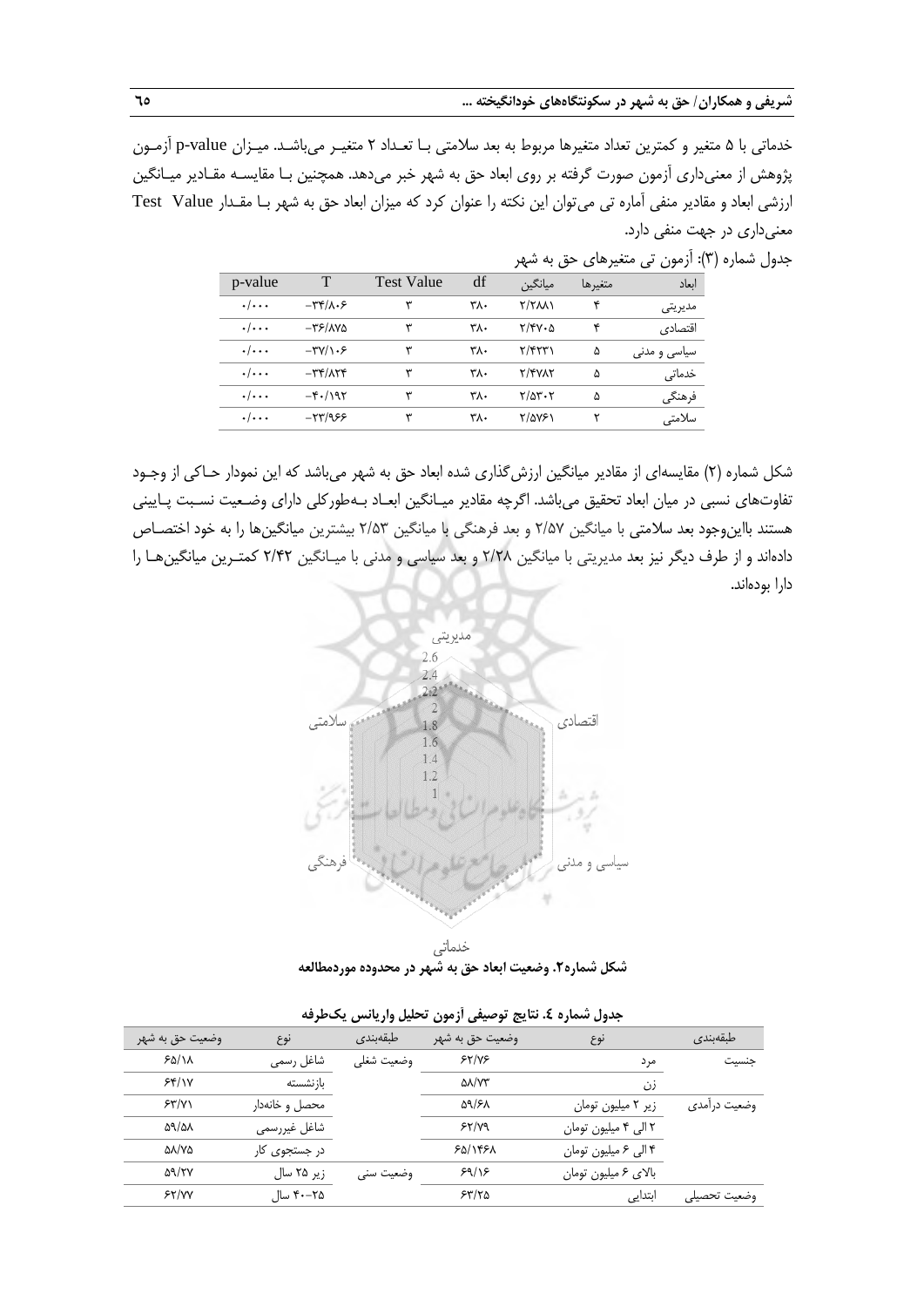| ┓┓ |                  |                   | فصلنامه شهر پایدار، دورهٔ ۳، شمارهٔ ۱، بهار ۱۳۹۹ |               |
|----|------------------|-------------------|--------------------------------------------------|---------------|
|    | راهنمايي         | 58/71             | ۴۰–۴۰ سال                                        | 51/80         |
|    | دييلم            | 51/51             | بالای ۶۰ سال                                     | $\Delta$ 9/17 |
|    | تحصیلات دانشگاهی | $\Delta V/\gamma$ |                                                  |               |

همانگونه که در آمار توصیفی تحقیق مطرح شد 134 زن و 247 مرد در این پژوهش شرکت کردهاند کـه نتـایج آزمـون تحلیل واریانس یکطرفه حاکی از معنیداری تفاوت میزان حق به شهر بین گروه زنان و گروه مردان است. آزمون تحلیل واریانس عامل جنسیت با میزان معنیداری 99 درصد و آماره F آزمون نیز 173/544 است. بر این اساس میانگین حق به شهر در میان گروه مردان برابر با 62/76 و در گروه زنان برابر با 58/73 میباشد. بهعبارتدیگر وضعیت حق بـه شـهر در میان گروه مردان مساعدتر از گروه زنان به نظر میرسد و شهر بهصورت متوازن در اختیار گروههای جنسی حاشـیه قـرار نگرفته است. بررسی نقش درآمد در وضعیت حق به شهر حاکی از وجود تفاوت حق به شهر در میان گروههـای درآمـدی میباشد. میزان معنیداری آزمون تحلیل واریانس نقش درآمد در وضعیت حق به شهر با میزان آمـاره F آزمـون 58/470 ازنظر آماری این مهم را به اثبات میرساند که در میان گروههای درآمدی شاخص حق بـه شـهر متغیـر اسـت. بیشـترین میزان حق به شهر به گروههای درآمدی باالی 6 میلیون تومان میباشد کـه تعدادشـان در محـدوده موردمطالعـه 6 نفـر میباشد و کمترین میزان حق به شهر نیز مربوط به گروههای درآمدی زیر دو میلیون تومان میباشد که میـزان حـق بـه شهر این گروه 59/68 است. شایانذکر است که این گروه درآمدی 221 نفر از شرکتکنندگان در طـرح پـژوهش را خـود جای میدهد. میزان معنیداری آزمون تحلیل واریانس یکطرفه در خصوص تأثیر وضعیت شغلی بر میزان حق بـه شـهر دارای معنیداری 99 درصد و آماره F به میزان 109/899 است که تفاوت معنیدار بین گروههای شغلی در بهرهمنـدی از شاخصهای حق به شهر را نشان میدهد. در بررسی وضعیت حق به شهر در میان گروههای شغلی نیـز افـراد شـاغل در بخش رسمی که تعداد آنان 81 نفرند، بیشترین میانگین حق به شهر را به خود اختصاص دادهاند. هم نین کمترین میزان حق به شهر مربوط به گروه شغلی افراد در جستجوی کار میباشد که 58/75 است. عالوه بر این وضعیت حق به شهر در میان سایر گروهها عبارت است از سه گروه شغلی بازنشستگان، محصلین و خانـهداران و شـاغلین بخـش غیررسـمی بـه ترتیب میزان حق به شـهر ۶۴٫۱۷ ۶۳٫۷۱ ۵۹٫۵۸ را در جـداول آمـاری داشـتهاند. در بررسـی آزمـون تحلیـل واریـانس یکطرفه وضعیت حق به شهر در میان گروههای سنی پژوهش )زیر 25 سال، 25 الی 40 سال، 40 الی 60 سال و باالی 60 سال( با میزان معنیداری 99 درصد و آماره F با میزان 140,243 تفاوت میزان حق به شهر را در میان گروههای سنی را ازنظر آماری به اثبات میرساند. کمترین میزان حق به شهر در میان گروههای سنی مربوط به گـروه سـنی بـاالی 60 سال و زیر 25 سال میباشد که به ترتیب 39 و 65 نفر از حجم نمونه را در خود جـای میدهنـد و میـزان آن بـه ترتیـب 59,12 و 59,27 است و دو گروه سنی 25 الی 40 سال و 40 الی 60 سال نیز بیشترین میزان حـق بـه شـهر را در میـان گروههای سنی پژوهش شامل میشوند. آزمون تحلیل واریـانس اثرگـذاری عامـل تحصـیالت در حـق بـه شـهر نیـز بـا معنیداری 99 درصد و آماره F به میزان 27/440 بیانگر وجود تفاوت در میان گروههای تحصیلی اسـت. بـر ایـن اسـاس گروه تحصیلی دانشگاهی کمترین میزان حق به شهر با میانگین 57/96 و بیشترین میزان حق به شهر مربـوط بـه گـروه تحصیلی راهنمایی میباشد که میانگین آن 64/21 میباشد.

**جدول شماره5 نتایج معنیداری تفاوت حق به شهر در گروههای جنسی، درآمدی، شغلی، سنی و تحصیلی در آزمون تحلیل واریانس یکطرفه**

| میزان معنیداری | $F$ آماره                                  | ميانگين مجموع مربعات       | درجه آزادى | مجموع مربعات    | حق به شهر   |       |
|----------------|--------------------------------------------|----------------------------|------------|-----------------|-------------|-------|
| $\cdot/\cdots$ | ۱۷۳/۵۴۴                                    | 14.7/۶۷۵                   |            | 14.7/870        | ميان گروەھا |       |
|                |                                            | $\lambda/\cdot\lambda\tau$ | ۳۷۹        | ٣٠۶٣/٢٨٣        | درون گروهها |       |
|                |                                            |                            | ۳۸۰        | 4450/901        | کل          |       |
| $\cdot/\cdots$ | $\lambda \Delta / \mathfrak{F} \mathsf{V}$ | 5.7/519                    | ٣          | ۱۸۰۷/۸۵۶        | ميان گروەھا |       |
|                |                                            | $V/\cdot \Delta$           | <b>TVV</b> | <b>TSDA/1.7</b> | درون گروهها | درآمد |
|                |                                            |                            | ۳۸.        | 4450/901        | کل          |       |
| $\cdot/\cdots$ | ۱۰۹/۸۹۲                                    | 5.8                        | ٣          | ٢٠٨٣/٤٤٥        | میان گروهها |       |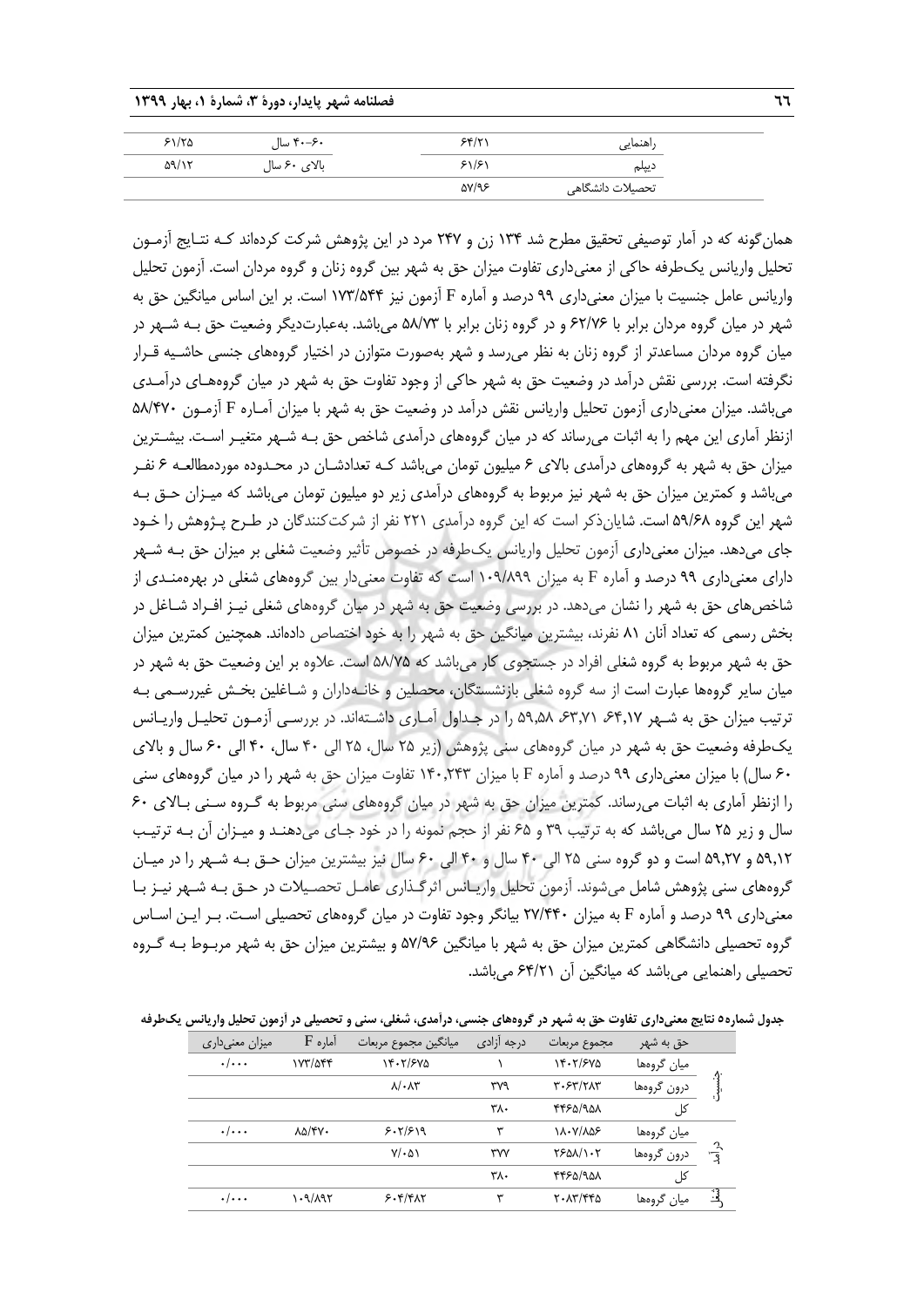## **شریفی و همکاران/ حق به شهر در سکونتگاههای خودانگیخته ... 67**

|         | درون گروهها | $Y \cdot \lambda Y/\Delta Y$ | <b>٣٧٧</b> | 5/77.          |                                  |                    |
|---------|-------------|------------------------------|------------|----------------|----------------------------------|--------------------|
|         | کل          | 4450/910                     | ۳λ٠        |                |                                  |                    |
| $\cdot$ | ميان گروهها | $YYY'/\lambda \cdot \cdot$   | ۴          | 551            | $Yf - YfY$                       | $\cdot/\cdots$     |
|         | درون گروهها | N97/101                      | <b>TVS</b> | 4/755          |                                  |                    |
|         | کل          | 4450/901                     | ٣٨٠        |                |                                  |                    |
|         | ميان گروەھا | $\lambda \cdot \cdot$ /٣٩٢   | ۳          | <b>TSS/V9V</b> | $\Upsilon V/\Upsilon \Upsilon$ . | $\cdot/\cdot\cdot$ |
| پر<br>د | درون گروهها | 336/0887                     | <b>TVV</b> | 9/777          |                                  |                    |
|         | کل          | 4450/901                     | ۳۸۰        |                |                                  |                    |
|         |             |                              |            |                |                                  |                    |

## **نتیجهگیری**

حق به شهر ازنظر علمی و اجرایی دارای ابعاد و شاخصهایی است که این پژوهش با نگاهی وسیع بهصورت کتابخانـهای ابعاد و شاخصهای موردتوافق منابع مختلف در خصوص حـق بـه شـهر را در یـک طبقهبنـدی 6 بعـدی و 25 شاخصـی استخراج نموده و در ادامه تحلیلهای خود را در زمینه سنجش وضعیت حق به شهر در سکونتگاه خودانگیخته نایسـر بـر این ابعاد و شاخصها متکی نموده است. حق به شهر ندای مردمی است که به فراموشی سپردهشدهاند و بیتردید یکـی از جلوههای فراموششده شهر سکونتگاههای خودانگیختـه شـهری هسـتند. حاشیهنشـینی شـهری در یکـی از اسـتانهای حاشیهای کشور میتواند عرصههای متمایزتری از حاشیهنشینی را نسبت به وضعیت حاشیهنشینی کشور به نمایش بگـذار

و نمود این امر نیز میتواند زایش یکی از بزرگترین مناطق اسکان غیررسمی در کشور )نایسر( با جمعیتی انبوه باشد. بررسیهای صورت گرفته در این پژوهش نشان میدهد که وضعیت حق به شهر در سکونتگاه خودانگیخته نایسـر از حـد متوسط ارزشی تحقیق پایینتر است. در این خصوص دو بعد سلامتی و فرهنگی نیز اگرچه دارای میانگینهای پـایینتری از حد متوسط ارزشی تحقیق داشتهاند بااین٫جود وضعیت نسبتاً مناسبتری را نسبت به چهـار بعـد اقتصـادی، سیاسـی و مدنی، مدیریتی و خدماتی داشتهاند. در ادامه، این پژوهش اقدام به بررسی تأثیر مؤلفههای توصیفی پـژوهش در وضـعیت حق به شهر نموده است. این بررسیها نشان میدهد که زنان نسبت به مردان به وادی فراموشی سپردهشدهاند و وضعیت حق به شهر زنان نسبت به مردان در شرایط نامطلوبتری قرار دارد. بهعبارتدیگر امتیازات و منافع شهری ازنظر جنسـی بهصورت متناسب تقسیمنشده است. ازلحاظ درآمدی افراد با درآمد باال میانگینهای بیشـتری از حـق بـه شـهر را نشـان میدهند. این در حالی است که افراد با درآمد پایین میانگینهای نازلتری از حق به شهر را به خود اختصاص دادهاند. این نکته از پژوهش که چرا افراد با وضعیت مالی مناسب در مواردی به زندگی در سکونتگاه غیررسمی نایسر تمایـل و ادامـه میدهند، از سوی پژوهشگران مورد سؤال قرار گرفت. به این معنی که چرا افراد ثروتمند که همیشه انتظارات بیشـتری از داشتن حقهای شهری دارند در نایسر با وجود شرایط نامساعد به سکونت خود ادامه میدهند و بر این باورند که حقهای شهری ازجمله حق به شهر در حد مناسبی برایشان در نظر گرفتهشده است. لذا بـا بررسـیهای کیفـی در میـان جمعیـت ثروتمندان نایسر به ذکر دو دلیل منتهی شد. نخست اینکه افراد توانمند ساکن در نایسر هرگاه از وضعیت حق به شـهر در نایسر ناراضی باشند بهجای مطالبه حق به شهر نایسر را به مکانی جدید در شهر برای سکونت تغییر خواهند داد. درنتیجه مراد از افراد با وضعیت درآمد باال افرادی است که عموماً توانایی سکونت در بخشهای رسمی از شهر را دارند بـااینوجود با توجه به دالیلی هنوز در نایسر به سکونت خود ادامه دادهاند. دوم اینکه سیستم مدیریت شهری شاید حجـم وسـیعی از حقهای مختلف را برای ساکنان نایسری در نظر نگیرد بااینوجود رانتها و یا میتوان گفت باجها و یا ناحقهـایی را بـه ساکنان نایسر میدهد که شکی نیست این امتیازات (باج) بیشتر شامل حال افرادی میشود که در نایسـر وضـعیت مـالی بهتری دارند. برای نمونه ثروتمندان نایسر چندین واحد مسکونی غیرقانونی و فاقد مجوز ساختهاند. کاربریهای کشاورزی را غیرقانونی مسکونی کردهاند، بدون مجوز زمینهای خود را تفکیک نمودهاند. از امتیازات برق و آب بهصورت غیرقانونی و رایگان برای واحدهای مسکونی و حتی غیرمسکونی که در اختیار دارند، بهره میبرند. بـرای تملکهـای گونـاگون بـر اموال مختلف حداقل عوارض و مالیات شهری را میدهند. درنتیجه نایسر فقط برای افرادی که میخواهند شهروند گونـه زندگی نمایند درصدهای پایینتری از شاخصهای حق به شهر را نشان میدهد. در غیر این صورت محیط مناسبی بـرای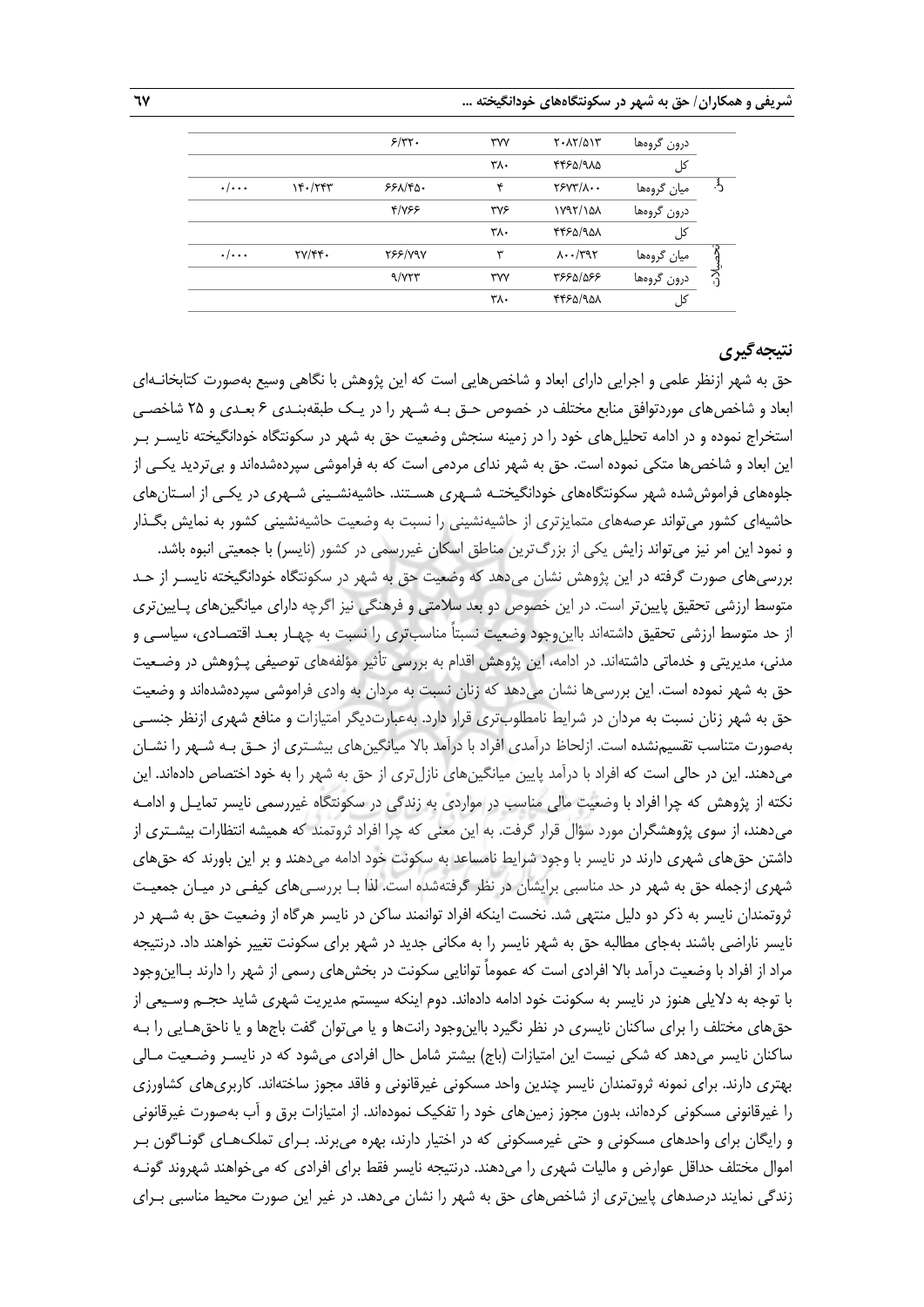جمعی از افرادی است که شهروندی غیررسمی دارند و از مدیریت شهری با عناوین مختلف امتیازات غیرقانونی میگیرند. ازنظر سنی نیز دو گروه سنی زیر ۲۵ سال و بالای ۶۰ وضعیت پـایینتری از حـق بـه شـهر را در محـدوده موردمطالعـه داشتهاند. در خصوص وضعیت شغلی نیز افرادی که دارای مشاغل رسمی بودهاند از میانگین بیشتری از شاخصهای حـق به شهر برخوردار بودهاند. بااینوجود تنها شاخص توصیفی که نتایج تقریباً بالعکسی را در خصوص حق به شهر به نمایش می گذارد وضعیت سواد می باشد که نتایج آن نشان می دهد که افرادی کـه از تحصـیلات بیشـتری برخوردارنـد برداشـت متفاوتتری نسبت بهحق به شهر در شهر دارند. بدین معنی که افراد باسواد و با تحصیالت بیشتر درصدهای پایینتری از وضعیت حق به شهر را در محدوده موردمطالعه نشان میدهند. بیتردید پیشنیاز هر حرکتی درك وضعیت حال حاضـر و فهم نقطه ایده آل میباشد. در خصوص حرکت شهر بهسوی حق به شهر نیز این مهم ضروری اسـت کـه شـرایط حـال حاضر درك شود. درصورتیکه شهروندان بدانند که در چه شرایطی هستند و وضعیت مطلوب کدام است بیتردید میتوان انتظار داشت که راه برای مطالبه حق به شهر باز شود. این پژوهش میتواند گواهی بر این مهم باشد متغیرهـای مسـتقل تحقیق (جنسیت، درآمد، وضعیت شغلی، سن و وضعیت تحصیلی) بر وضعیت متغیر وابسته تحقیق (حـق بـه شـهر) تـأثیر داشته است.

## **منابع**

- 1) ایراندوست، کیومرث و دوستوندی، میالد )1394(. حق بـه شـهر و سـکونتگاههای فقیرنشـین بـا تأکیـد بـر سـکونتگاههای خودانگیخته شهری در ایران، هفت شهر، دوره 15 شماره 49 و ،50 صص. .184-205
- 2) آشوری، کسری؛ ایراندوست، کیومرث؛ خالق پناه، کمال )1398(. تحلیل فرایند تولید فضای غیررسمی در شهر سنندج، جغرافیا و توسعه فضای شهری، دوره5 ،شماره،1 صص .211-242
- 3) محمدی، اکبر؛ آشوری، کسری؛ ربـاطی، محمدبشـیر )1396( تبیـین و ارزیـابی مؤلفـههای تـابآوری نهـادی و اجتمـاعی در سکونتگاههای خودانگیخته شهری (مطالعه موردی: ناحیه منفصل شهری نایسر شهر سنندج)، مطالعات شهری، دوره۶ شـماره ۲۲، صص. ۸۸–۷۵.
- 4) Attoh, Kafui A. (2011) What kind of right is the right to the city?, Progress in human geography, Vol.35, No.5, pp.669-685.
- 5) Avritzer, Leonardo. (2007) Urban reform, participation and the right to the city in Brazil, IDS Bulletin.
- 6) Baubock, Rainer. (2003) Reinventing urban citizenship. Citizenship studies, Vol.7, No.2, pp.139-160.
- 7) Brenner, Neil. & Schmid, Christian. (2015) Towards a new epistemology of the urban?, City, Vol.19, No.2-3, pp.151-182.
- 8) Brown, Alison. (2013) The Right to the City: Road to R io 2010. International Journal of Urban and Regional Research, Vol.37, No.3, pp.957-971.
- 9) Brown, Alison. & Kristiansen, Annali. (2008) Urban policies and the right to the city: Rights, responsibilities and citizenship, Project Report]. Paris: UNESCO, UN-Habitat.
- 10) Butler, Chris. & Lefebvre, Henri. (2012) Spatial politics, everyday life and the right to the city, Publisher: Routledge-Cavendish.
- 11) Carbado, Devon W. (1999) Black rights, gay rights, civil rights. In Sexuality and Equality Law (pp. 305-328), Publisher: Routledge.
- 12) Cutts, Adam. & Moser, Sarah. (2015) State-community collaborative strategies to enable the right to the city in Argentina, Habitat International, Vol.49, pp.243-250.
- 13) Dikeç, Mustafa. (2002) Police, politics, and the right to the city, GeoJournal, Vol.58, No.2- 3, pp-91-98.
- 14) Douglass, Mike. & Friedmann, John. (1998) Cities for citizens: Planning and the rise of civil society in a global age, Publisher: John Wiley & Son Ltd.
- 15) Dupré, Louis. (2008) The enlightenment and the intellectual foundations of modern culture, Yale University Press.
- 16) Fernandes, Edésio. (2007) Constructing the Right to the City'in Brazil, Social & Legal Studies, Vol.16, No.2, pp.201-219.